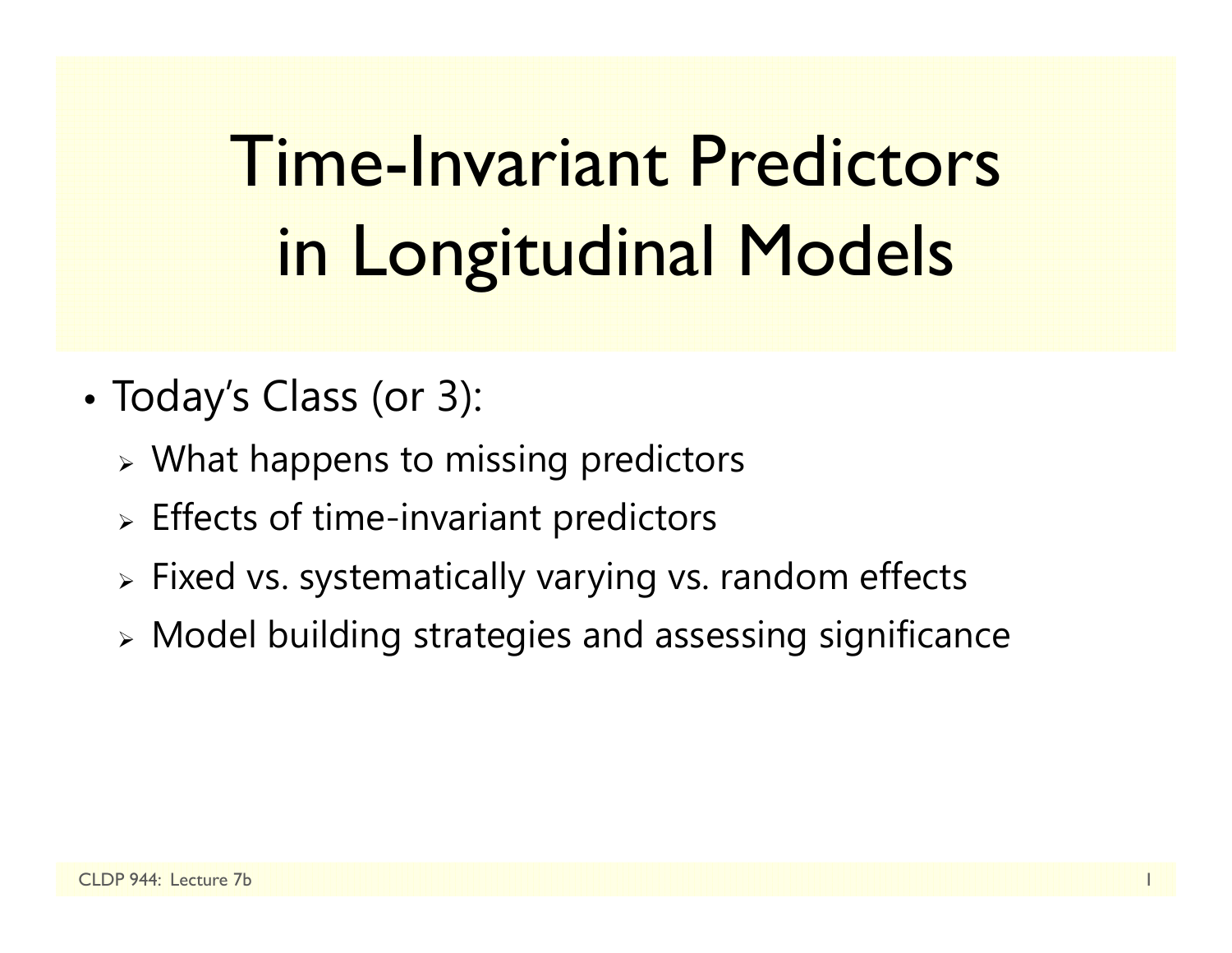# What happens to missing predictors?

### • **Incomplete data patterns in longitudinal studies**

- $\triangleright$  Sparse missingness (within occasion)
- $\triangleright$  Differential attrition (monotonic dropout)
- Measurements obtained at different intervals ("unbalanced data")
- $\triangleright$  "Planned" missing data (yes, you can do this on purpose, but carefully)
- $\triangleright$  Often unrecognized selection bias at beginning of all studies, too
- • **The goal is to make valid inferences** about population parameters despite bias introduced by attrition
	- The goal is *not* to recover the missing data values
- • Methods used to do analyses in the presence of missing data require assumptions about the causes associated with the missingness process as well as the variables' distributions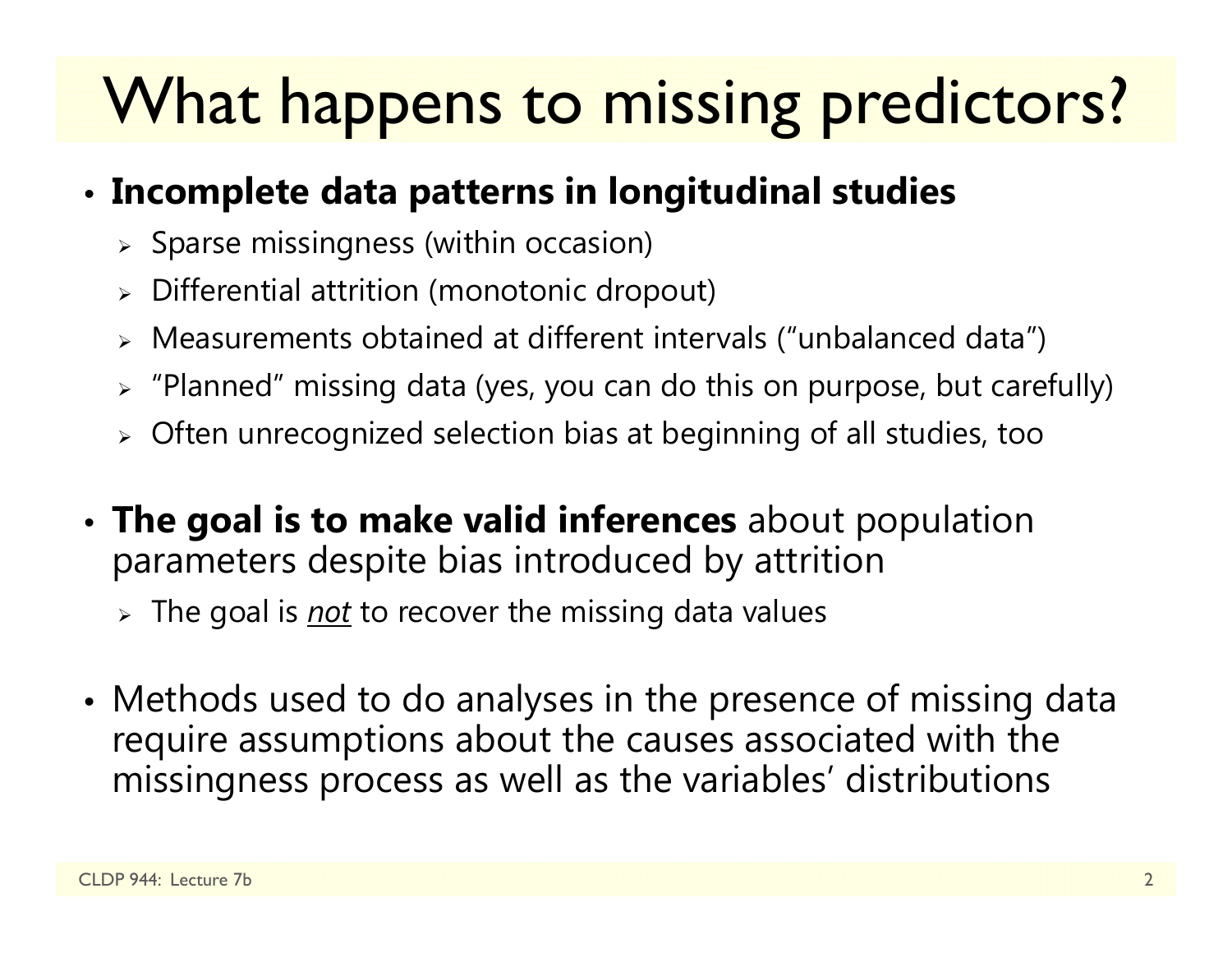# **Methods of Analysis Given Missing Data**

### • **What NOT to do:**

- **NEVER EVER:** Single mean replacement or regression imputation
- **PREFERABLY NOT:** Listwise deletion (all available whole people)

#### •**What to do: FIML or multiple imputation**

- $\triangleright$  FIML = Full-information maximum likelihood  $\rightarrow$  uses all the original data in estimating model, not just a summary thereof
- MIXED and Mplus use FIML by default for missing responses (REML and ML as we know them are both Full-Information)
- $\triangleright$  Asymptotically equivalent results given the same missingness model, but FIML is more direct than multiple imputation (and is more readily available for non-normal variables)
- Both of these assume **Missing at Random**, though…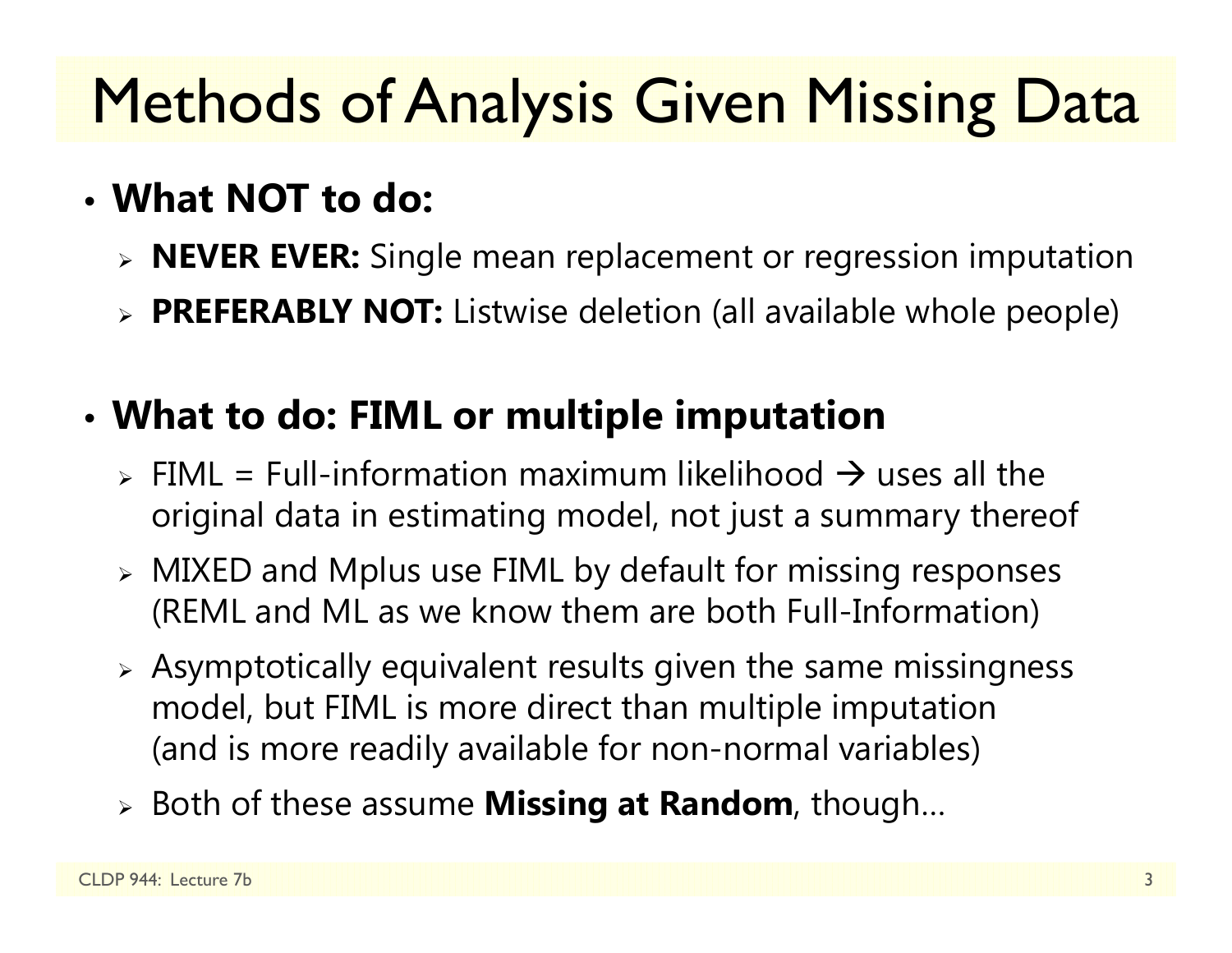# **Categorizations of Missing Data**

- •• If data are missing from some occasions, all is not lost!
- Missingness predictors: Person-level variables, outcomes at other observed occasions:
	- > Missing Completely at Random (MCAR): probability of missingness is unrelated to what those missing responses would have been
	- **Missing at Random (MAR):** probability of missingness depends on the persons' predictors or their other observed outcomes, but you can draw correct inferences after including (controlling for) their other data
	- > Missing Not At Random (MNAR): probability of missingness is systematic but is not predictable based on the information you have (everything will be some shade of wrong)
- • You will likely get different estimates from models with complete cases only… so use all the data you have if possible!
- Now, the bad news…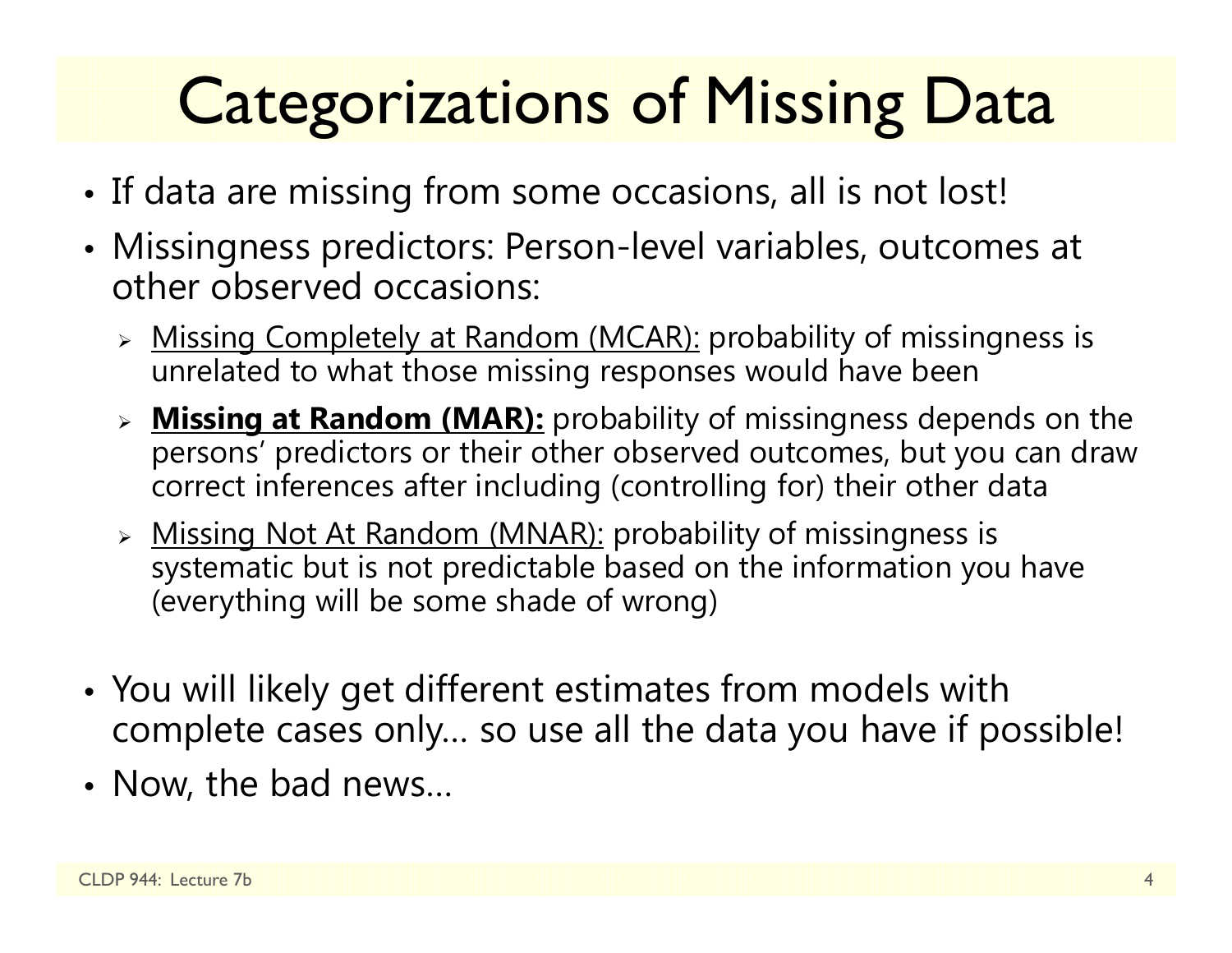# Missing Data in MLM Software

- Common misconceptions about how MLM "handles" missing data
- $\bullet$  Most MLM programs (e.g., MIXED) analyze only COMPLETE CASES
	- Does NOT require listwise deletion of \*whole persons\*
	- $\triangleright$  DOES delete any incomplete cases (occasions within a person)
- • Observations missing predictors OR outcomes are not included!
	- **Time** is (probably) measured for **everyone**
	- **Predictors may NOT be measured for everyone**
	- *N* may change due to missing data for different predictors across models
- You may need to think about what predictors you want to examine PRIOR to model building, and pre-select your sample accordingly
	- Models and model fit statistics <sup>−</sup>2LL, AIC, and BIC are only **directly comparable** if they include the **exact same observations (LL is sum of each height)**
	- Will have less statistical power as a result of removing incomplete cases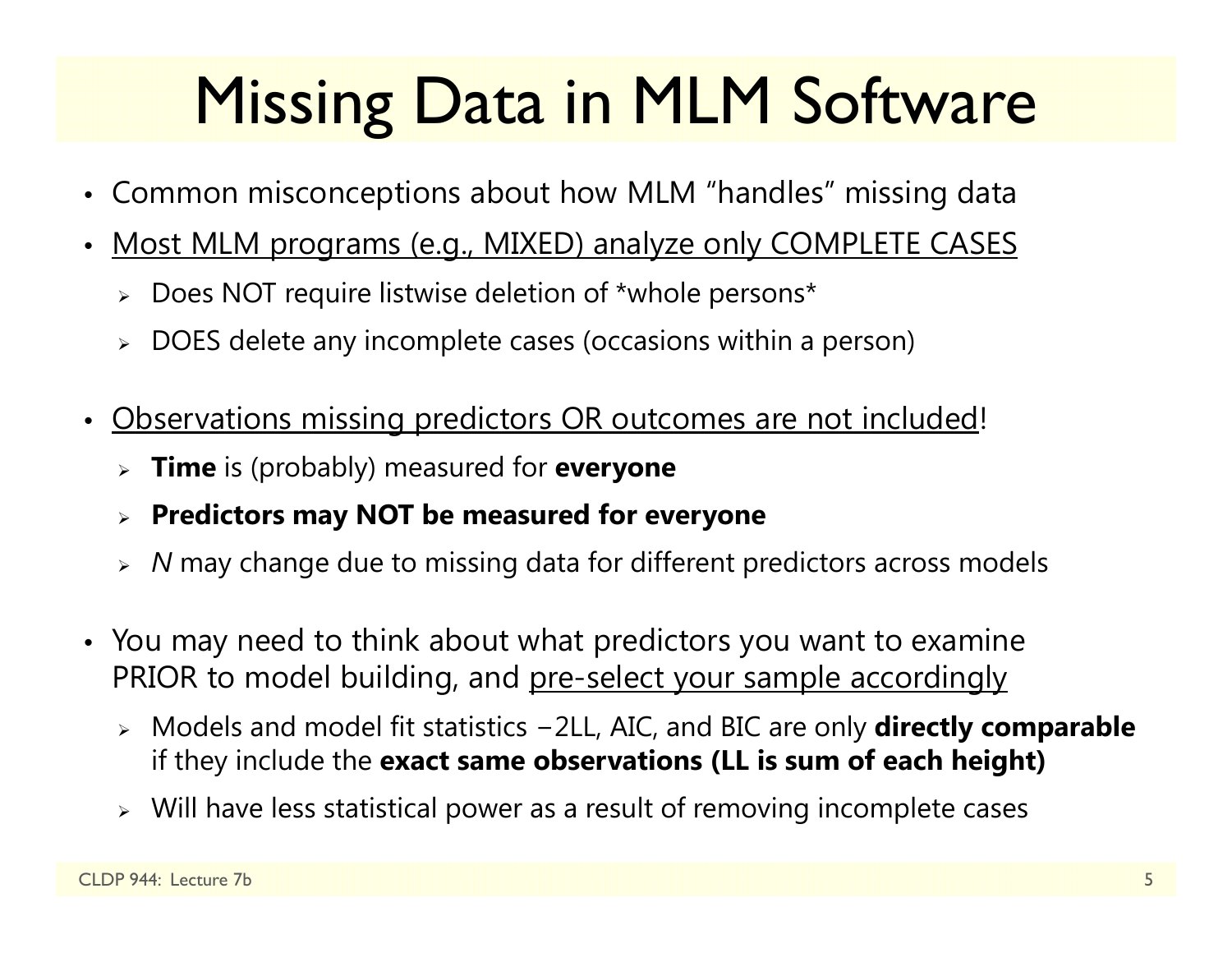## Be Careful of Missing Predictors!

### **Multivariate (wide) data**   $\rightarrow$  stacked **(long) data**

| <b>ID</b> T1 T2 T3 T4 |  | Person T1 T2 T3 T4<br>Pred Pred Pred Pred Pred |  |  |
|-----------------------|--|------------------------------------------------|--|--|
|                       |  | 100 5 6 8 12 50 4 6 7 .                        |  |  |
|                       |  | 101 4 7 . 11 . 7 . 4 9                         |  |  |

| <b>Row</b>              | ID  | <b>Time</b>    | <b>DV</b> | <b>Person</b><br><b>Pred</b> | <b>Time</b><br><b>Pred</b> |
|-------------------------|-----|----------------|-----------|------------------------------|----------------------------|
| 1                       | 100 | 1              | 5         | 50                           | $\overline{4}$             |
| $\boldsymbol{2}$        | 100 | $\overline{2}$ | 6         | 50                           | 6                          |
| 3                       | 100 | 3              | 8         | 50                           | $\overline{7}$             |
| 4                       | 100 | $\overline{4}$ | 12        | 50                           |                            |
| 5                       | 101 | 1              | 4         |                              | 7                          |
| 6                       | 101 | $\overline{2}$ | 7         |                              | ٠                          |
| $\overline{\mathbf{7}}$ | 101 | 3              |           |                              | 4                          |
| 8                       | 101 | 4              | 11        | ٠                            | 9                          |

#### **Only rows with complete data get used – for each model, which rows get used in MIXED?**

Model with Time  $\rightarrow$  DV:  $\quad$  1-6, 8  $\,$ 

Model with Time,  $1$ -3, 5, 8 Model with Time,  $1$ -3, 5, 8

1-4Model with Time, Person Pred  $\rightarrow$  DV:

1-3Model with Time,<br>Time Pred, & Person Pred  $\;\rightarrow$  DV:

CLDP 944: Lecture 7b6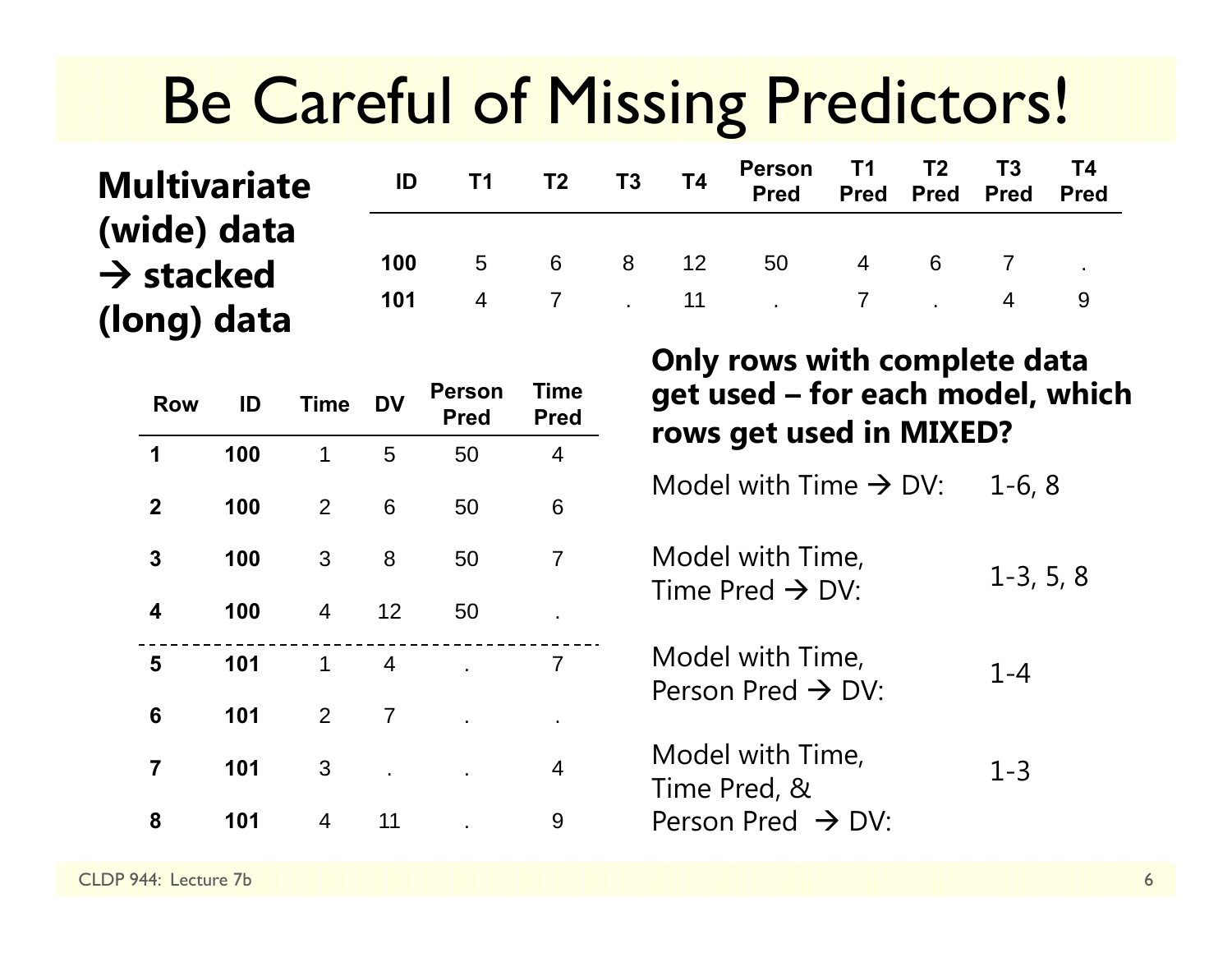# Beware of Missing Predictors

- • Any cases missing model predictors (that are not part of the likelihood\*) will not be used in that model
	- $\triangleright$  Bad for time or time-varying predictors (MARish)
	- $\triangleright$  Really bad for time-invariant predictors (listwise MCAR)
- • Options for solving the problem:
	- $\triangleright$  \*Bring the predictor into the likelihood (only possible in software for multivariate models, such as Mplus or SEM programs)
		- Its mean, variance, and covariances "get found" as model parameters
		- Predictor then has distributional assumptions (default multivariate normal), which may not be plausible for all predictors
	- Multiple imputation (and analysis of \*each\* imputed dataset)
		- Imputation also makes distributional assumptions!
		- Also requires all parameters of interest for the analysis model are in the imputation model, too (problematic for interactions or random effects)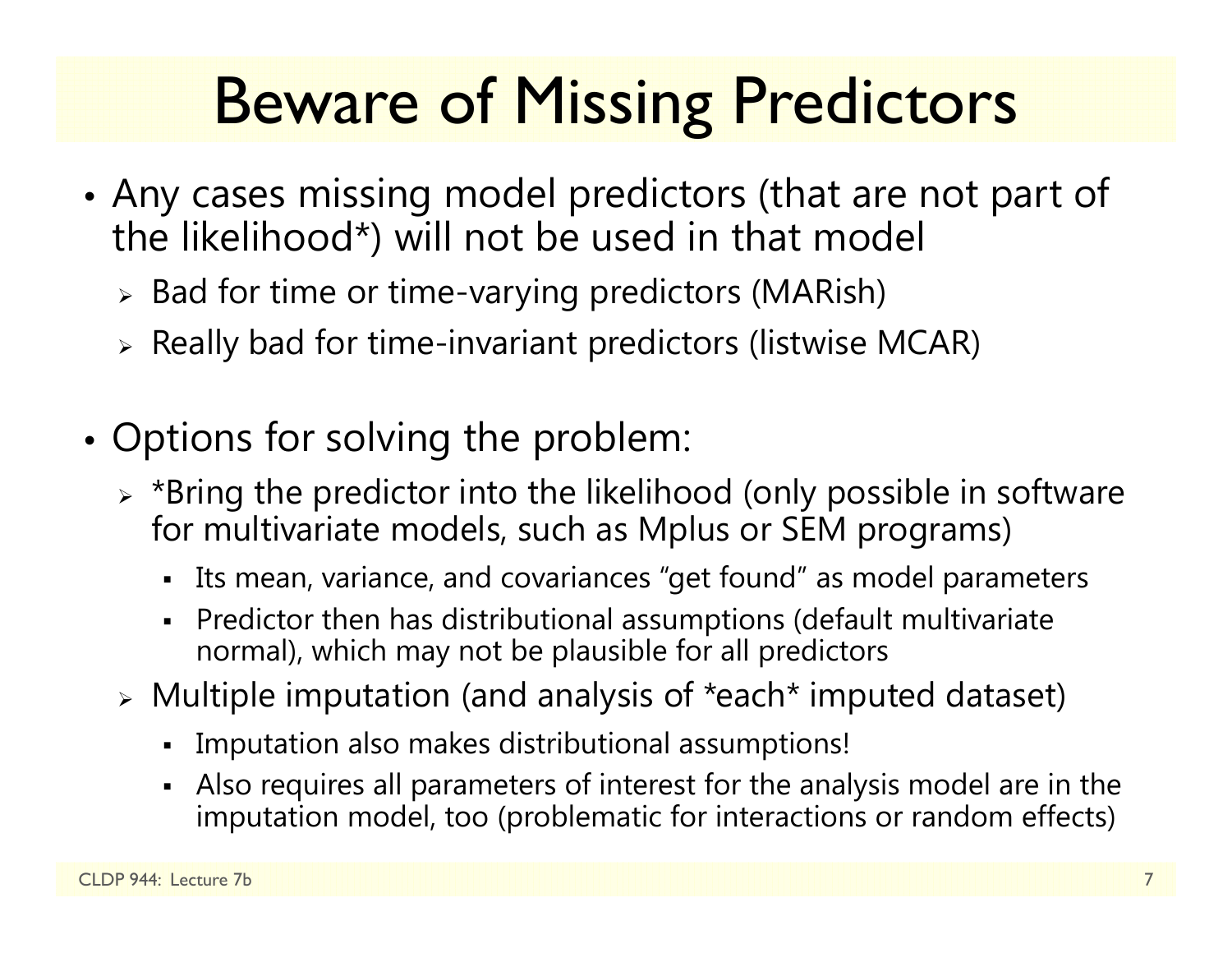## **Modeling Time-Invariant Predictors**

### What independent variables can be time-invariant predictors?

- Also known as "person-level" or "level-2" predictors
- Include substantive predictors, controls, and predictors of missingness
- Can be anything that **does not change across time** (e.g., Biological Sex)
- Can be anything that **is not likely to change across the study,**  but you may have to argue for this (e.g., Parenting Strategies, SES)
- Can be anything that **does change across the study**…
	- But you have **only measured once**
		- n Limit conclusions to variable's status at time of measurement
		- e.g., "Parenting Strategies at age 10"
	- Or **is perfectly correlated with time** (age, time to event)
		- Would use Age at Baseline, or Time to Event *from Baseline* instead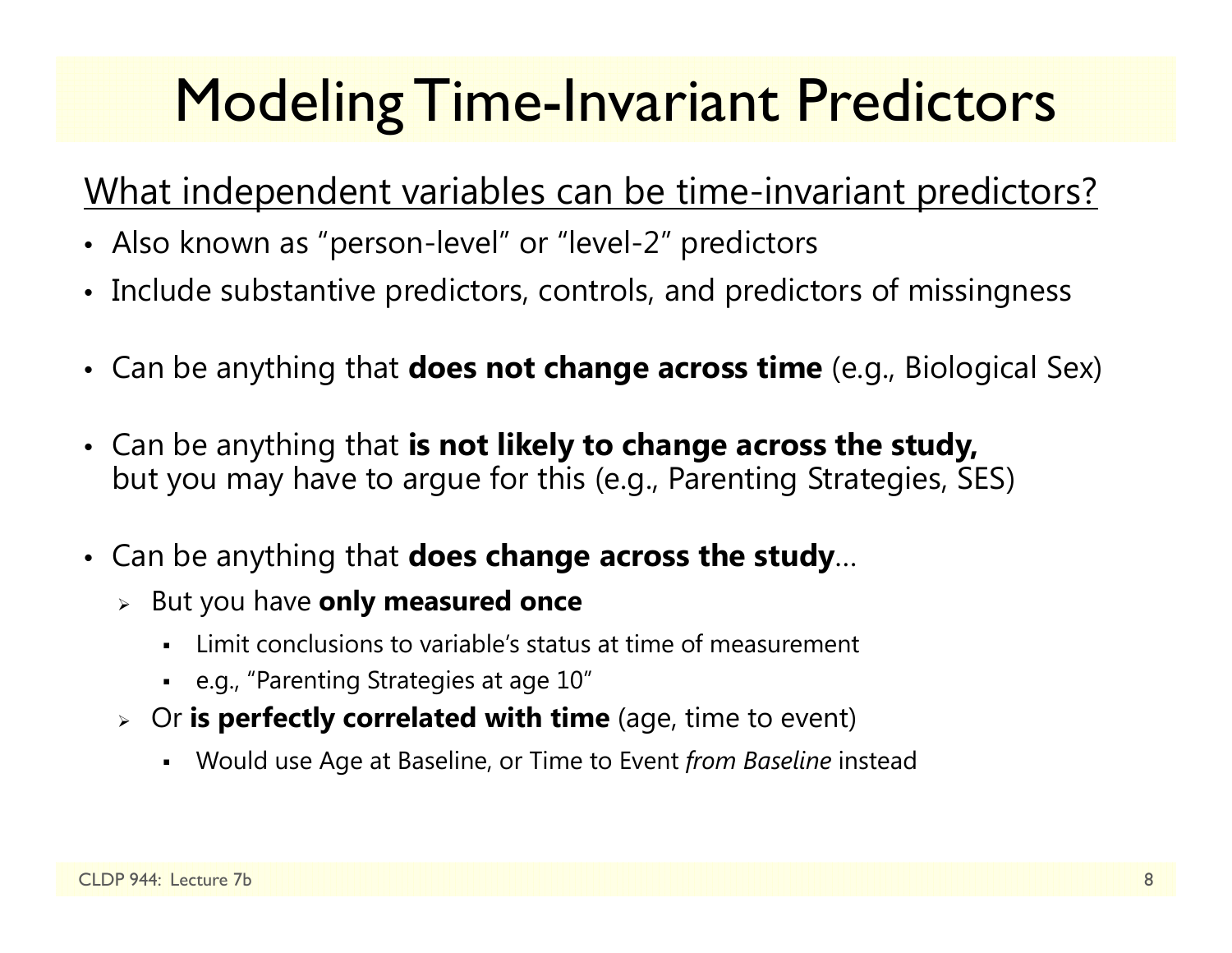## Centering Time-Invariant Predictors

- Very useful to center all predictors such that 0 is a meaningful value:
	- $\triangleright$   $\,$  Same significance level of main effect, different interpretation of intercept
	- Different (more interpretable) main effects within higher-order interactions
		- n With interactions, main effects = simple effects when other predictor =  $0$
- • Choices for centering **continuous** predictors:
	- At Mean: Reference point is *average level of predictor within the sample*
		- Useful if predictor is on arbitrary metric (e.g., unfamiliar test)
	- > Better → At Meaningful Point: Reference point is *chosen level of predictor* 
		- n Useful if predictor is already on a meaningful metric (e.g., age, education)
- Choices for centering **categorical** predictors:
	- Re-code group so that your chosen reference group = **highest category!** (which is the default in SAS and SPSS mixed models)
	- $\triangleright\;$  I do not recommend mean-centering categorical predictors (because who is at the mean of a categorical variable ?!?)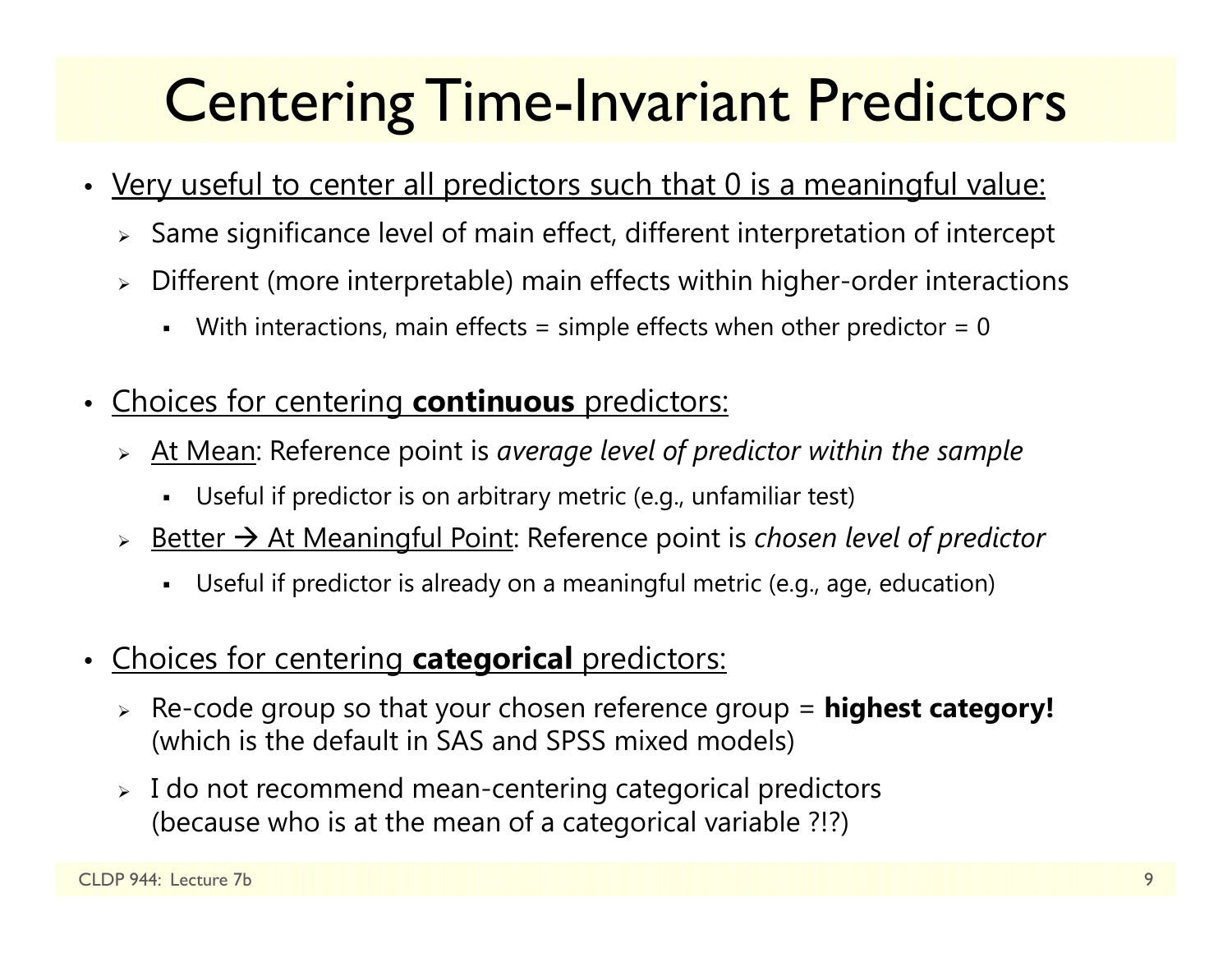## The Role of Time-Invariant Predictors in the **Model for the Means**

#### • **In Within-Person Change Models**  Adjust growth curve

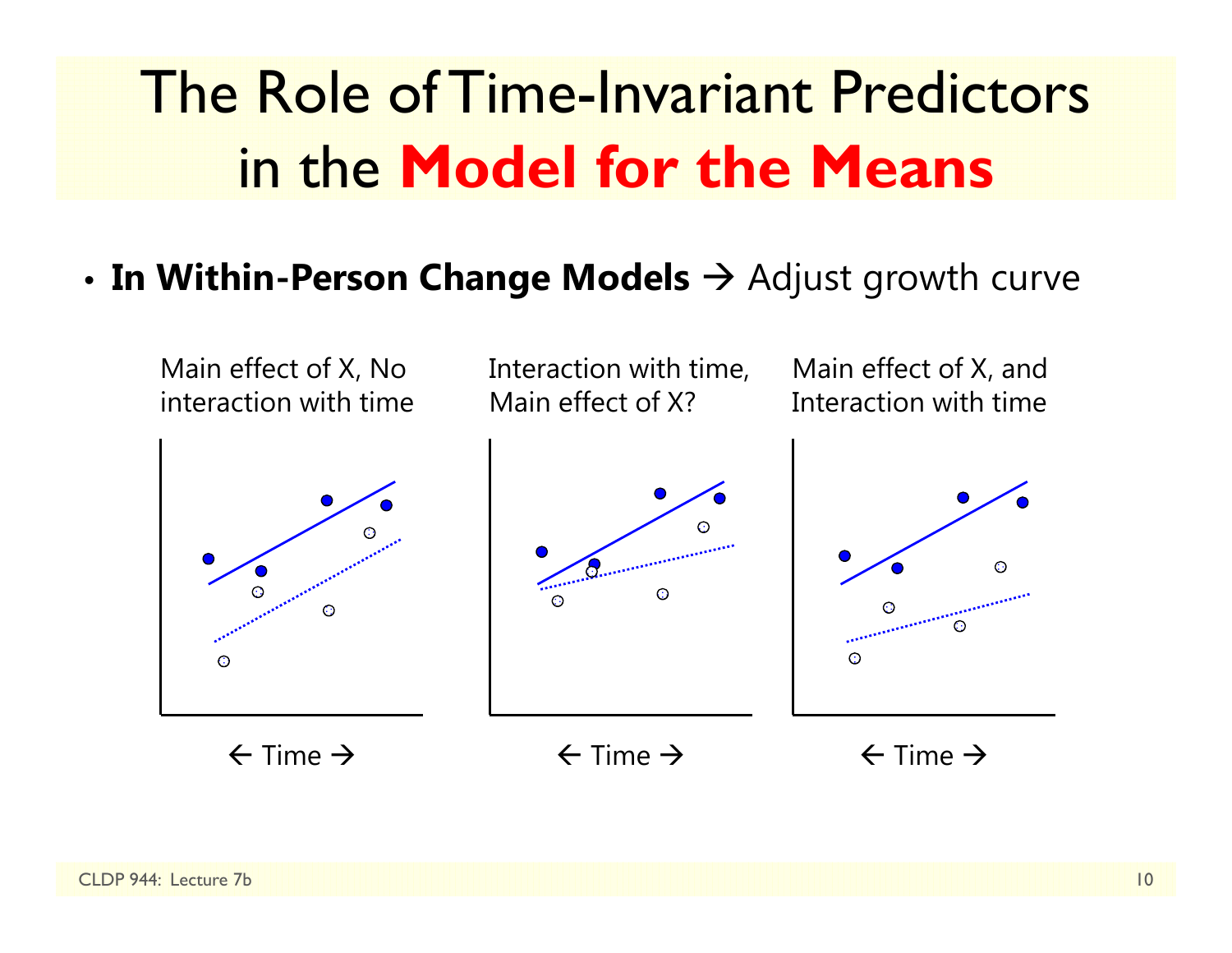## The Role of Time-Invariant Predictors in the **Model for the Means**

 $\bullet$  In **Within-Person Fluctuation Models**  $\rightarrow$  Adjust mean level

Main effect of X

⊙

No main effect of X

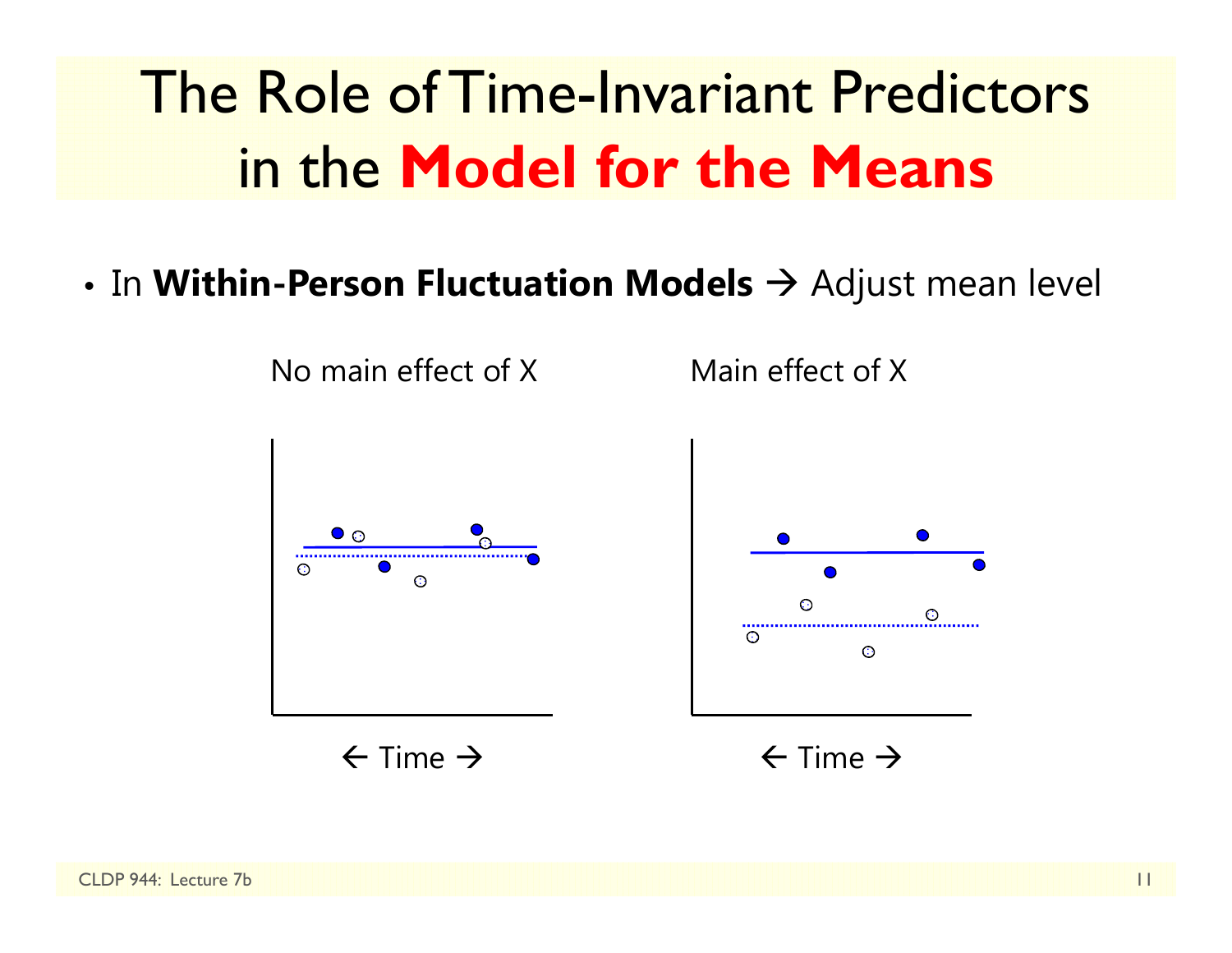## The Role of Time-Invariant Predictors in the **Model for the Variance**

- In addition to fixed effects in the model for the means, time-invariant predictors can allow be used to allow **heterogeneity of variance** at their level or below
- • e.g., Sex as a predictor of heterogeneity of variance:
	- **At level 2**: amount of individual differences in intercepts/slopes differs between boys and girls (i.e., one group is more variable)
	- **At level 1**: amount of within-person residual variation differs between boys and girls
		- In within-person **fluctuation** model: differential fluctuation over time
		- In within-person **change** model: differential fluctuation/variation remaining after controlling for fixed and random effects of time
- These models are harder to estimate and may require custom algorithms (e.g., SAS NLMIXED, also now in Mplus v 8)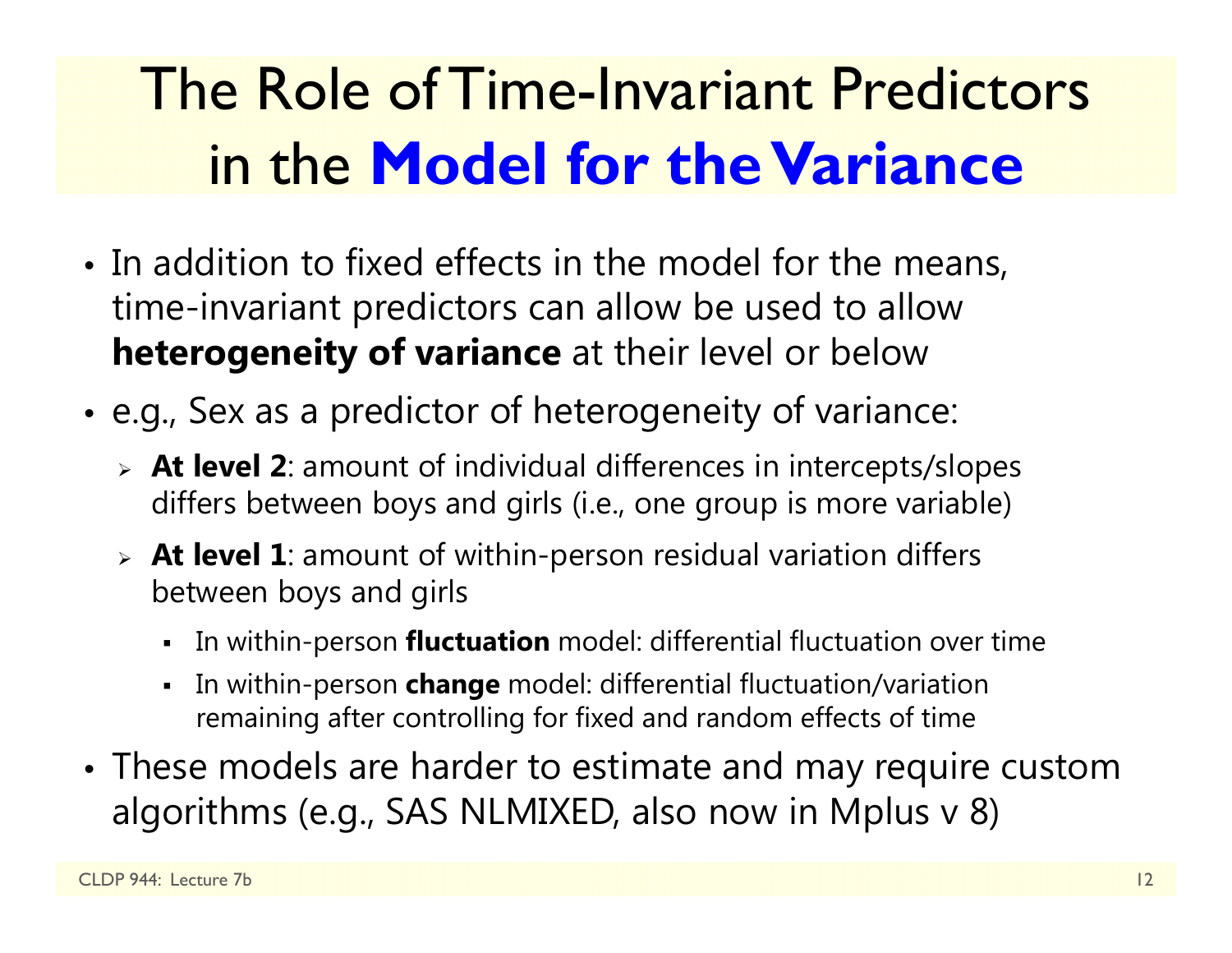### Why Level-2 Predictors Cannot Have Random Effects in 2-Level Models



#### **You cannot make a line out of a dot, so level-2 effects cannot vary randomly over persons.**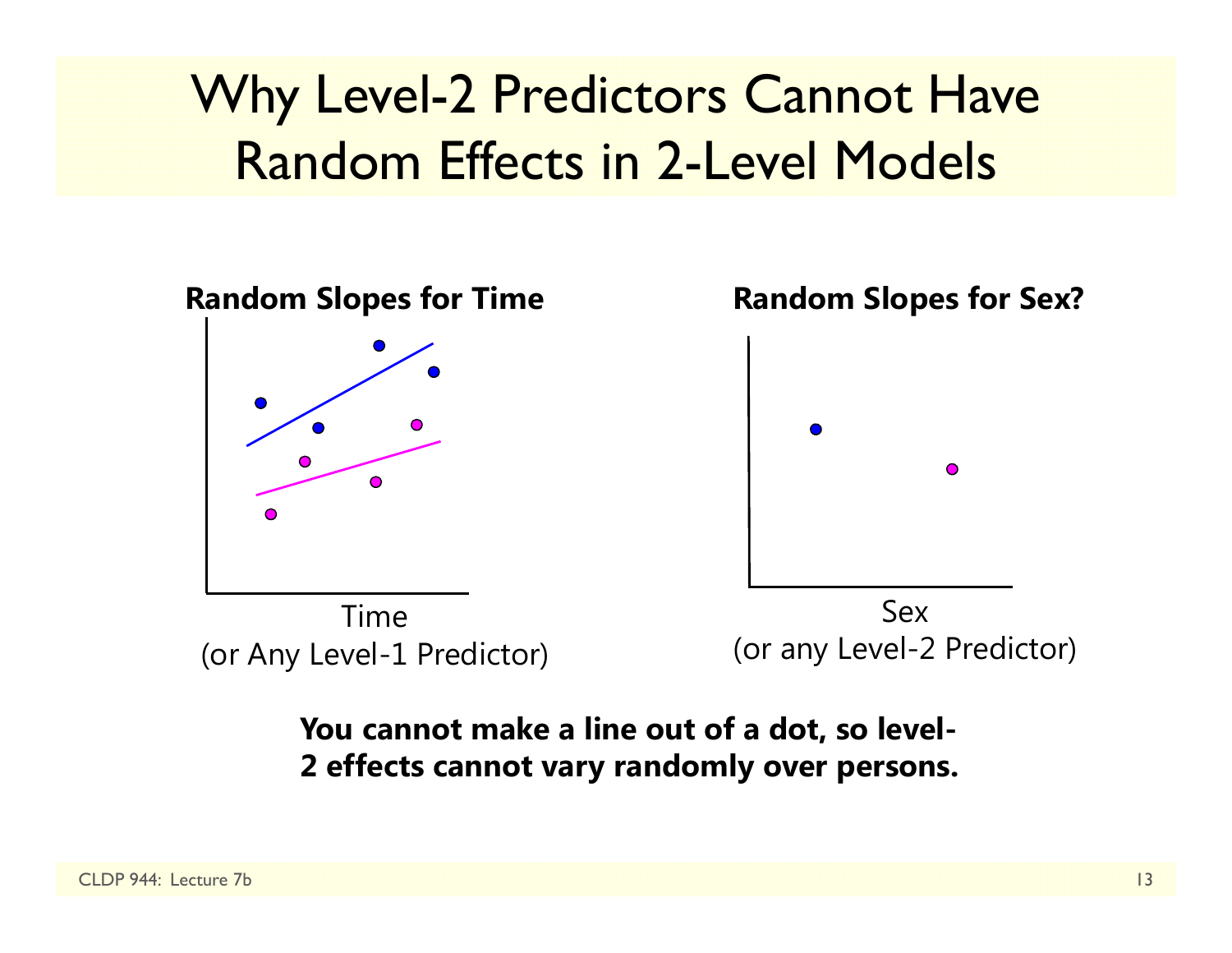## Education as a Time-Invariant Predictor: Example using a Random Quadratic Time Model

- Main Effect of Education = Education\*Intercept Interaction
	- $\triangleright$  Moderates the intercept  $\rightarrow$  Increase or decrease in expected outcome at time 0 for every year of education
- Effect of Education on Linear Time = Education\*Time Interaction
	- $\triangleright$  Moderates the linear time slope  $\rightarrow$  Increase or decrease in expected rate of change at time 0 for every year of education
- Effect of Education on Quadratic Time = Education\*Time<sup>2</sup> Interaction
	- $\triangleright$  Moderates the quadratic time slope  $\rightarrow$  Increase or decrease in half of expected acceleration/deceleration of linear rate of change for every year of education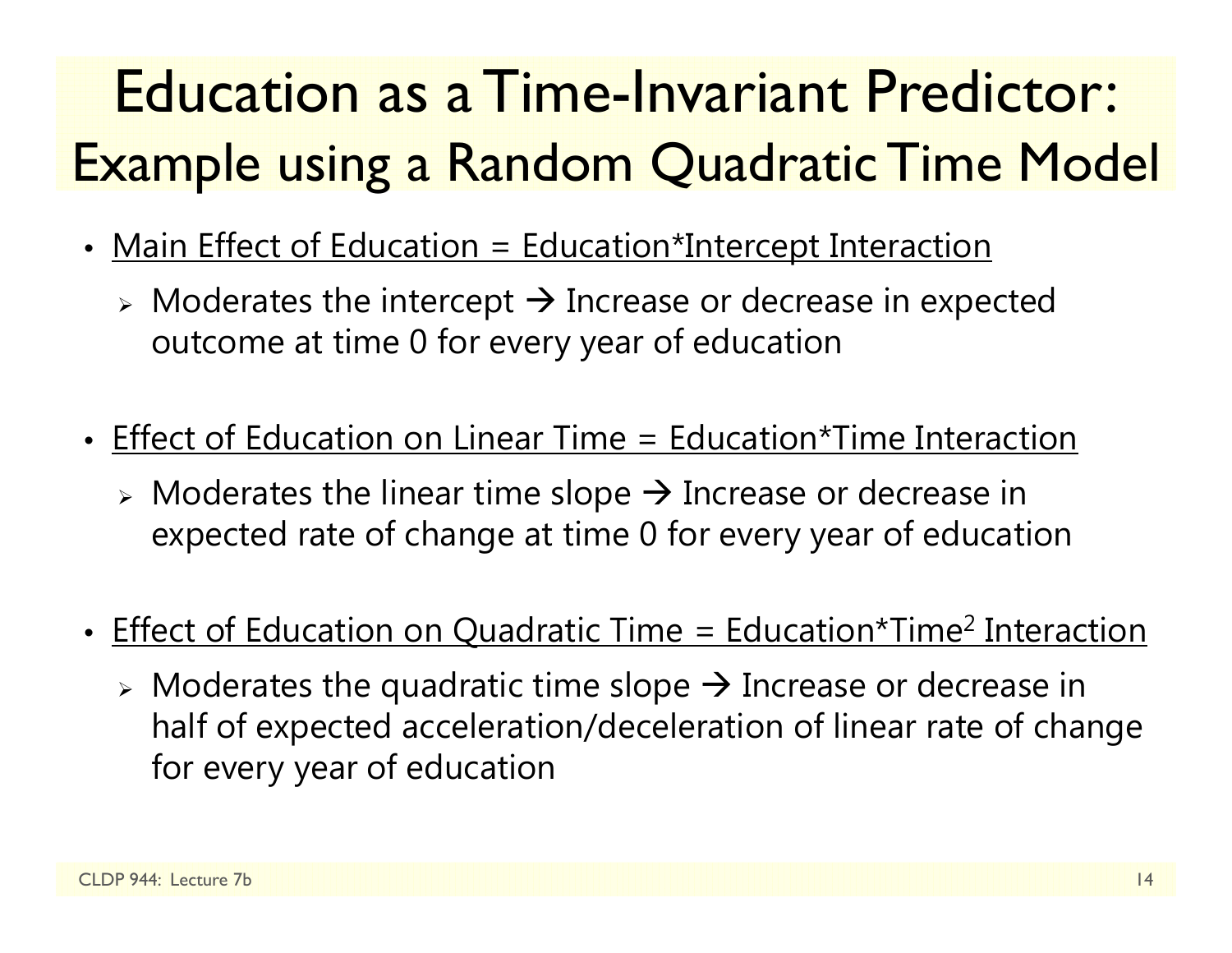### Education (12 years = 0) as a Time-Invariant Predictor: Example using a Random Quadratic Time Model

### ${\sf Level\ 1:}\ \bf{y_{ti}} = {\sf \beta_{0i}} + {\sf \beta_{1i}}$ Time $_{ti}$  +  ${\sf \beta_{2i}}$ Time $_{ti}$ <sup>2</sup> +  ${\sf e_{ti}}$ Level 2 Equations (one per β):

**Intercept** for person *i*

**β0i <sup>=</sup>**

**γ00Fixed Intercept when Time=0 and Ed=12**

**<sup>+</sup> γ01Edi +** 

**∆ in Intercept per unit ∆ in Ed**

**<sub>0i</sub> Random (Deviation) Intercept after controlling for Ed**

**β1i <sup>=</sup> Linear Slope** for person *i*

**β2i**

**Quad Slope** for person *i*

**γ10**

**Fixed Linear Time Slope when Time=0 and Ed=12**

**γ20 <sup>+</sup> Fixed Quad Time Slope when Ed = 12**

**<sup>+</sup> γ11Edi +** 

**∆ in Linear Time Slope per unit ∆in Ed (=Ed\*time)**

### **γ**<sub>21</sub>**Ed**:

**∆ in Quad Time Slope per unit ∆ in Ed (=Ed\*time 2)**  $$ 

**Random (Deviation) Linear Time Slope after controlling for Ed**

 $U_{2i}$ 

**Random (Deviation**) **Quad Time Slope after controlling for Ed**

CLDP 944: Lecture 7b

**<sup>=</sup>**

15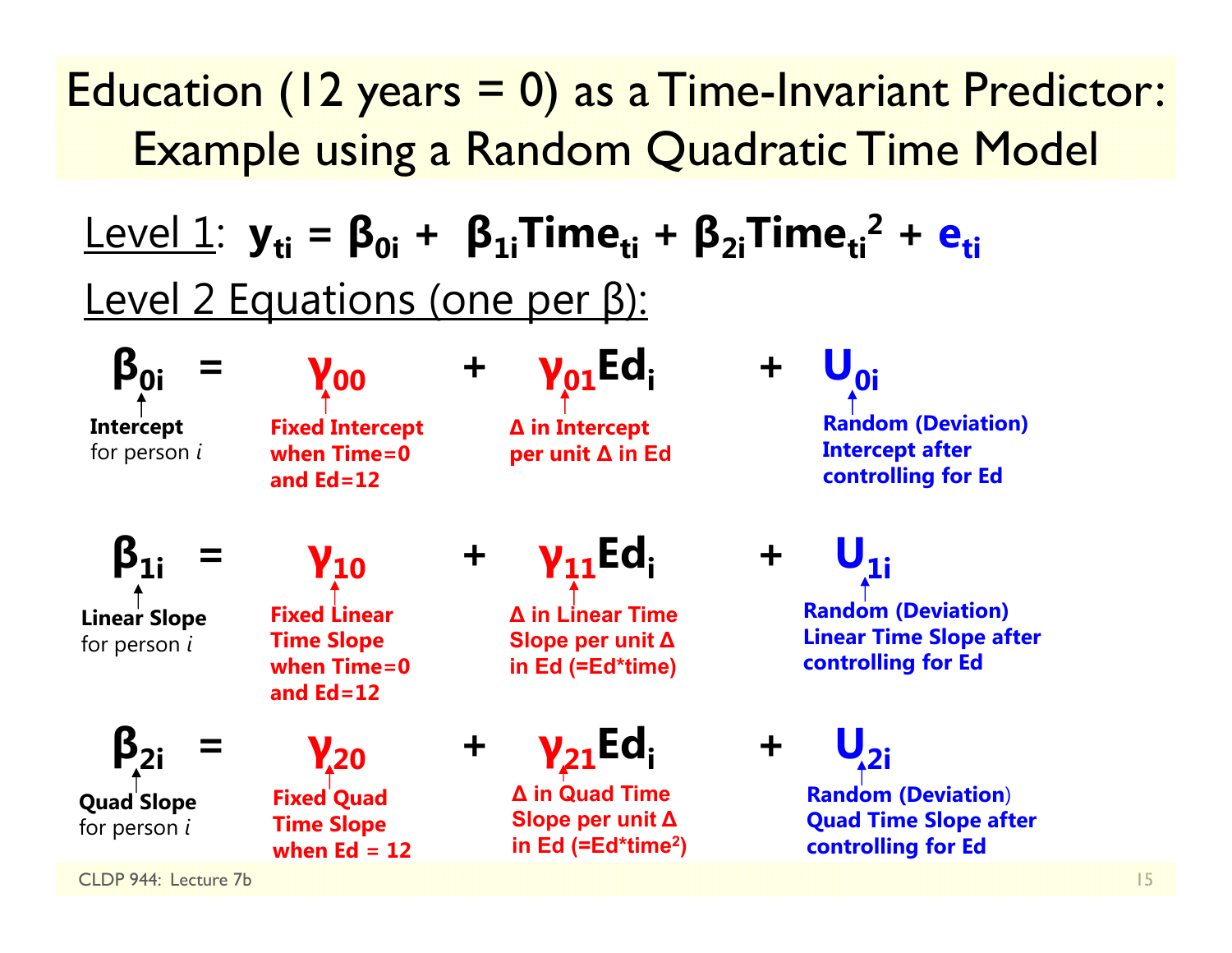Education (12 years = 0) as a Time-Invariant Predictor: Example using a Random Quadratic Time Model

Level 1: **yti <sup>=</sup> β0i <sup>+</sup> β1iTimeti <sup>+</sup> β2iTimeti2 + eti**Level 2 Equations (one per β):

$$
\beta_{0i} = \gamma_{00} + \gamma_{01} Ed_i + U_{0i}
$$

$$
\beta_{1i} = \gamma_{10} + \gamma_{11} Ed_i + U_{1i}
$$

$$
\beta_{2i} = \gamma_{20} + \gamma_{21} Ed_i + U_{2i}
$$

•Composite equation:

**γ11** and **γ21** are known as "**cross-level**" interactions (level-1 predictor by -2 predictor)

• 
$$
y_{ti} = (\gamma_{00} + \gamma_{01} Ed_i + U_{0i}) +
$$
  
\n $(\gamma_{10} + \gamma_{11} Ed_i + U_{1i})Time_{ti} +$   
\n $(\gamma_{20} + \gamma_{21} Ed_i + U_{2i})Time_{ti}^2 + e_{ti}$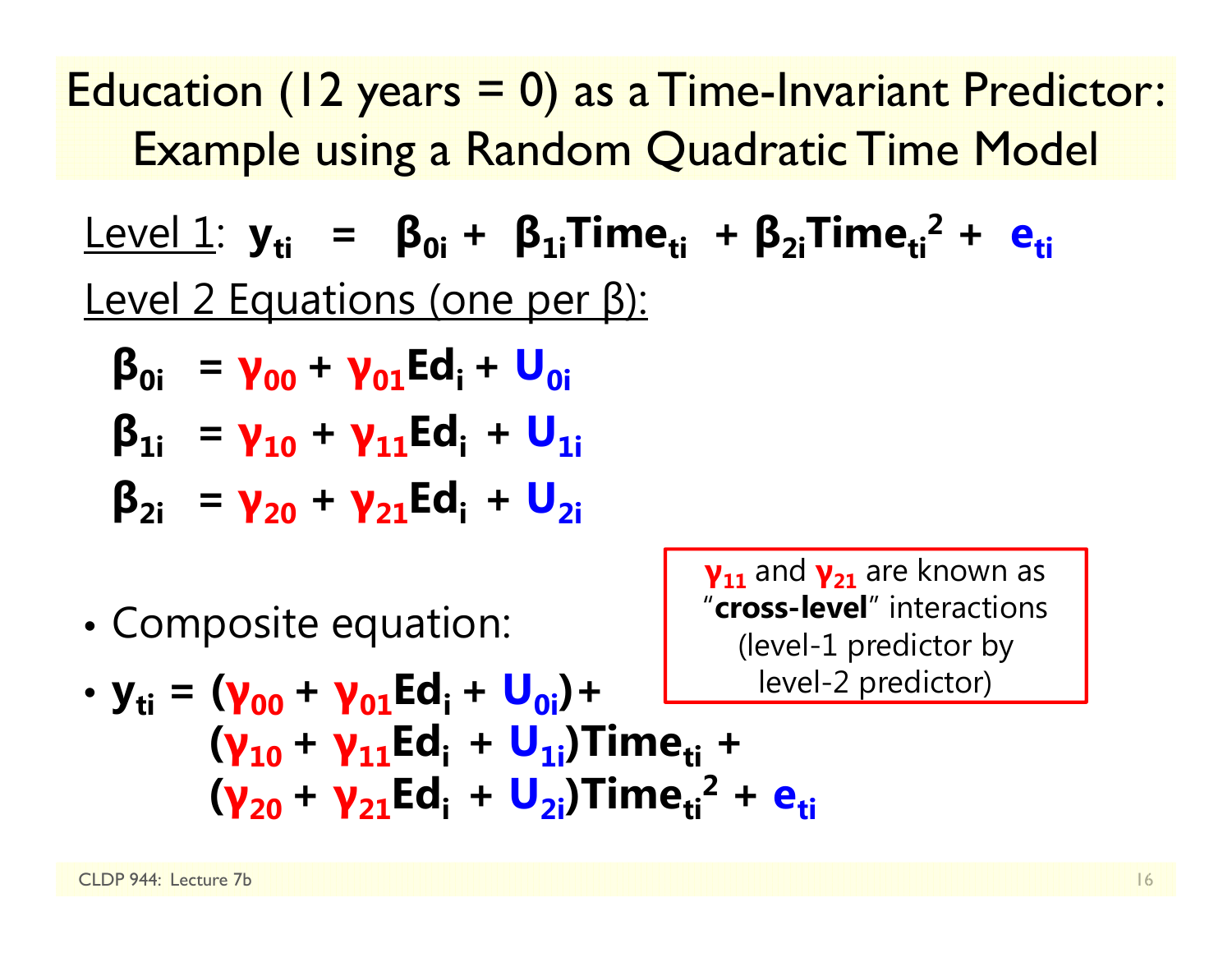## Fixed Effects of Time-Invariant Predictors

- •• Question of interest: Why do people change differently?
	- $\triangleright$  We're trying to predict individual differences in intercepts and slopes (i.e., reduce level-2 random effects variances)
	- So level-2 random effects variances become 'conditional' on predictors → actually random effects variances *left over*

$$
\begin{matrix}\n\beta_{0i} = \gamma_{00} + U_{0i} & \beta_{0i} = \gamma_{00} + \gamma_{01} Ed_{i} + U_{0i} \\
\beta_{1i} = \gamma_{10} + U_{1i} & \beta_{1i} = \gamma_{10} + \gamma_{11} Ed_{i} + U_{1i} \\
\beta_{2i} = \gamma_{20} + U_{2i} & \beta_{2i} = \gamma_{20} + \gamma_{21} Ed_{i} + U_{2i}\n\end{matrix}
$$

 $\triangleright$  Can calculate pseudo-R<sup>2</sup> for each level-2 random effect variance between models with *fewer* versus *more* parameters as:

Pseudo R<sup>2</sup> = 
$$
\frac{\text{random variance}_{\text{fewer}} - \text{random variance}_{\text{move}}}{\text{random variance}_{\text{fewer}}}
$$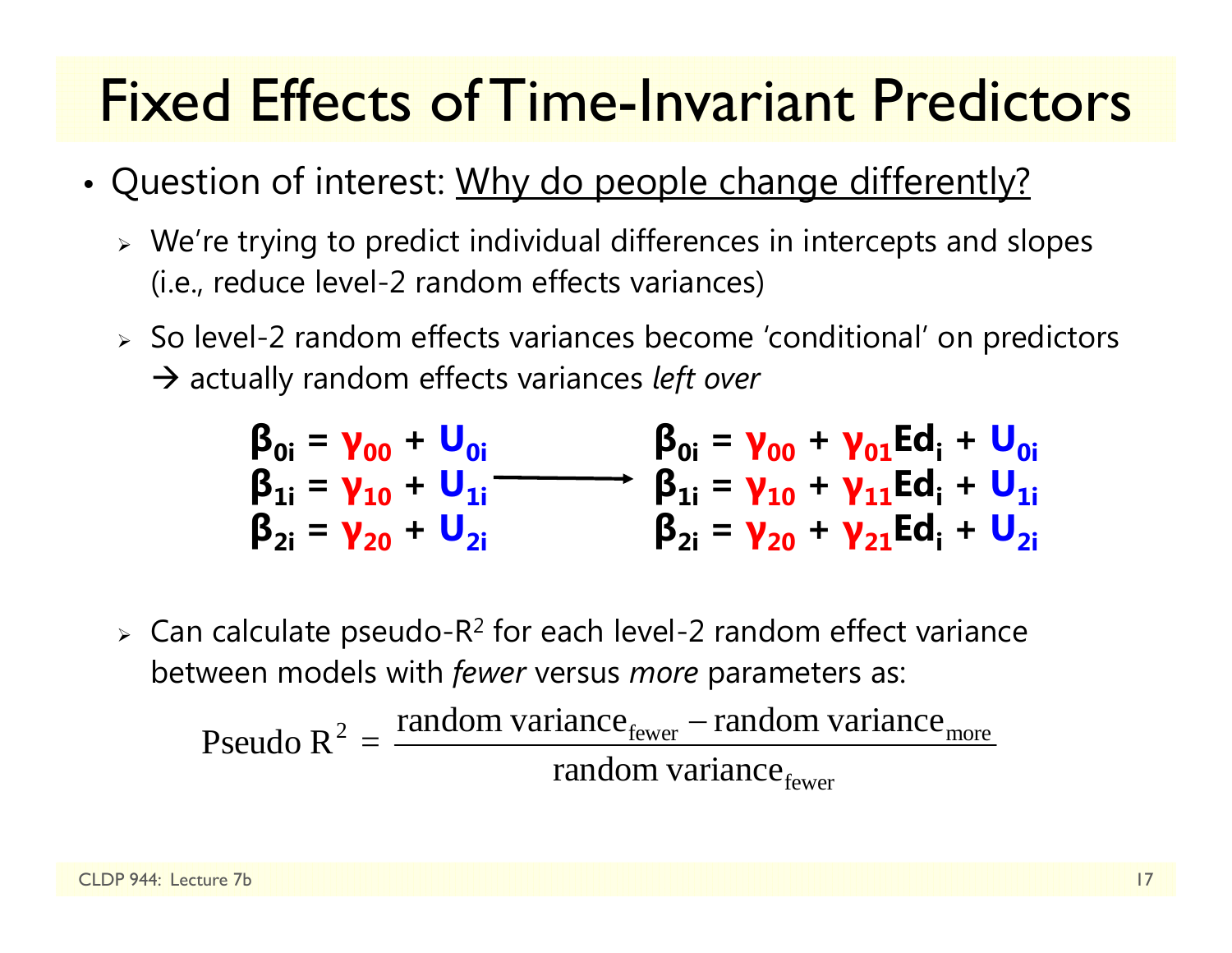## Fixed Effects of Time-Invariant Predictors

- • What about predicting level-1 effects with no random variance?
	- $\triangleright$  If the random linear time slope is n.s., can I test interactions with time?

| This should be ok to do                                 | Is this still ok to do?                                |
|---------------------------------------------------------|--------------------------------------------------------|
| $\beta_{0i} = \gamma_{00} + \gamma_{01} E d_i + U_{0i}$ | $\beta_{0i} = \gamma_{00} + \gamma_{01} Ed_i + U_{0i}$ |
| $\beta_{1i} = \gamma_{10} + \gamma_{11} Ed_i + U_{1i}$  | $\beta_{1i} = \gamma_{10} + \gamma_{11} Ed_i$          |
| $\beta_{2i} = \gamma_{20} + \gamma_{21} Ed_i + U_{2i}$  | $\beta_{2i} = \gamma_{20} + \gamma_{21} Ed_i$          |

- **"NO"**: If a level-1 effect does not vary randomly over individuals, then it has "no" variance to predict (so cross-level interactions with that level-1 effect are not necessary); its SE and DDF could be inaccurate SE if  $\tau_U^2$  $\frac{2}{u_1} \neq 0$
- **"YES":** Because power to detect random effects is lower than power to detect fixed effects (especially with small L2n), cross-level interactions can still be significant even if there is "no" ( <sup>≈</sup>0) variance to be predicted
- $\triangleright$  Saying yes requires new vocabulary...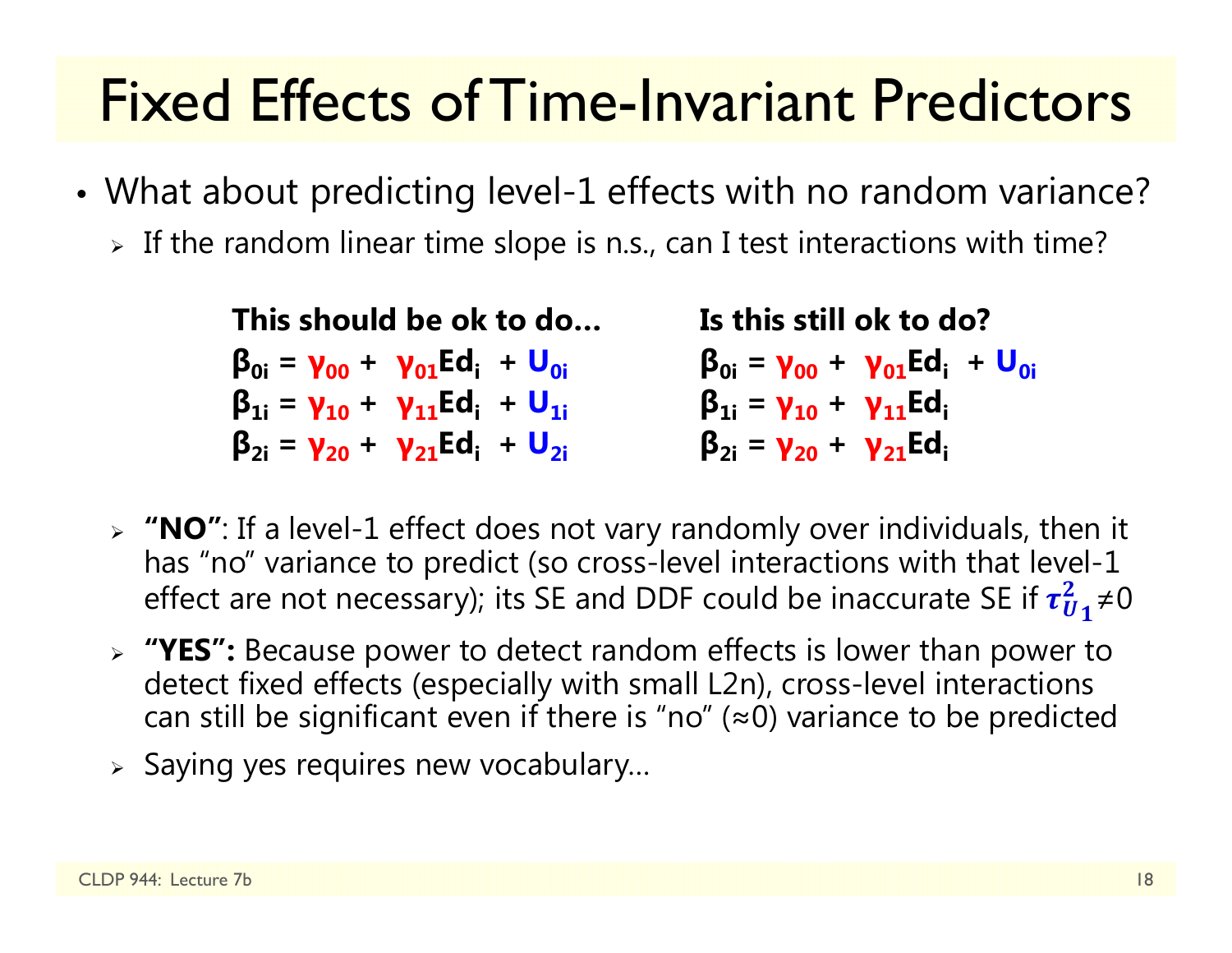### **3 Types of Effects: Fixed, Random, and Systematically (Non-Randomly) Varying**

Let's say we have a significant fixed linear effect of time. What happens after we test a group\*time interaction?

|                                                         | Non-Significant<br>Group*Time effect? | Significant<br>Group*Time effect?                  |  |
|---------------------------------------------------------|---------------------------------------|----------------------------------------------------|--|
| Random time slope                                       | Linear effect of time                 | Linear effect of time is                           |  |
| initially not significant                               | is <b>FIXED</b>                       | systematically varying                             |  |
| Random time initially sig,<br>not sig. after group*time |                                       | Linear effect of time is<br>systematically varying |  |
| Random time initially sig,                              | Linear effect of time                 | Linear effect of time                              |  |
| still sig. after group*time                             | is <b>RANDOM</b>                      | is <b>RANDOM</b>                                   |  |

The effects of level-1 predictors (time-level) can be fixed, random, or systematically varying. The effects of level-2 predictors (person-level) can only be fixed or systematically varying (nothing to be random over…yet).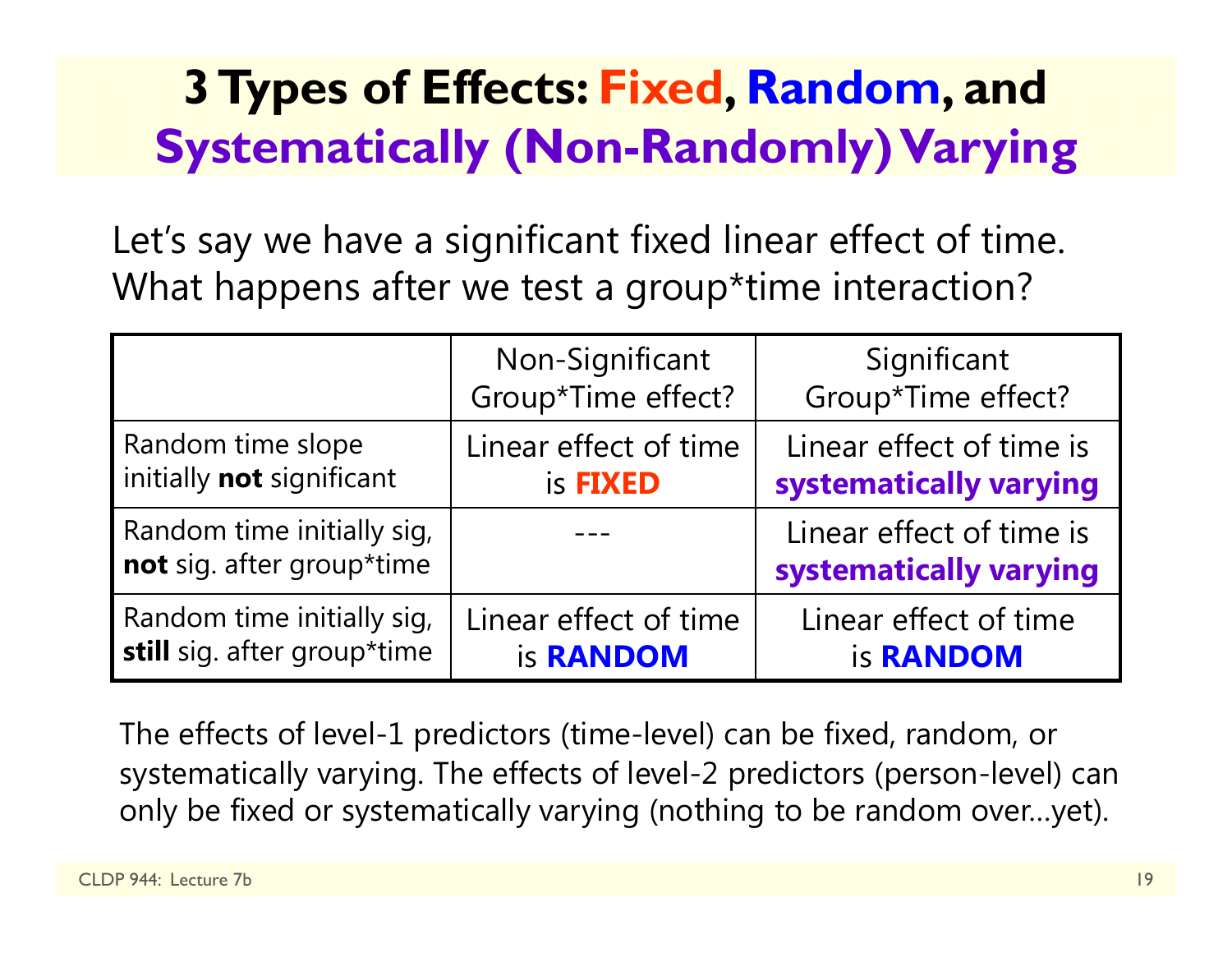# Are Systematically Varying Effects ok?

- **YES**, so long as you haven't accidentally omitted a "sizeable" random slope variance (i.e., made a Type II error)
- •• How to know? Consider significance of slope variance AND **Slope Reliability** (see Hoffman & Templin, under review)



• Simulation examining L2n = 10 to 50 and L1n = 3 to 10 suggests keeping nonsignificant random slope variances with SR > .20 when using REML or SR > .15 when using ML maintains acceptable Type I errors for cross-level interactions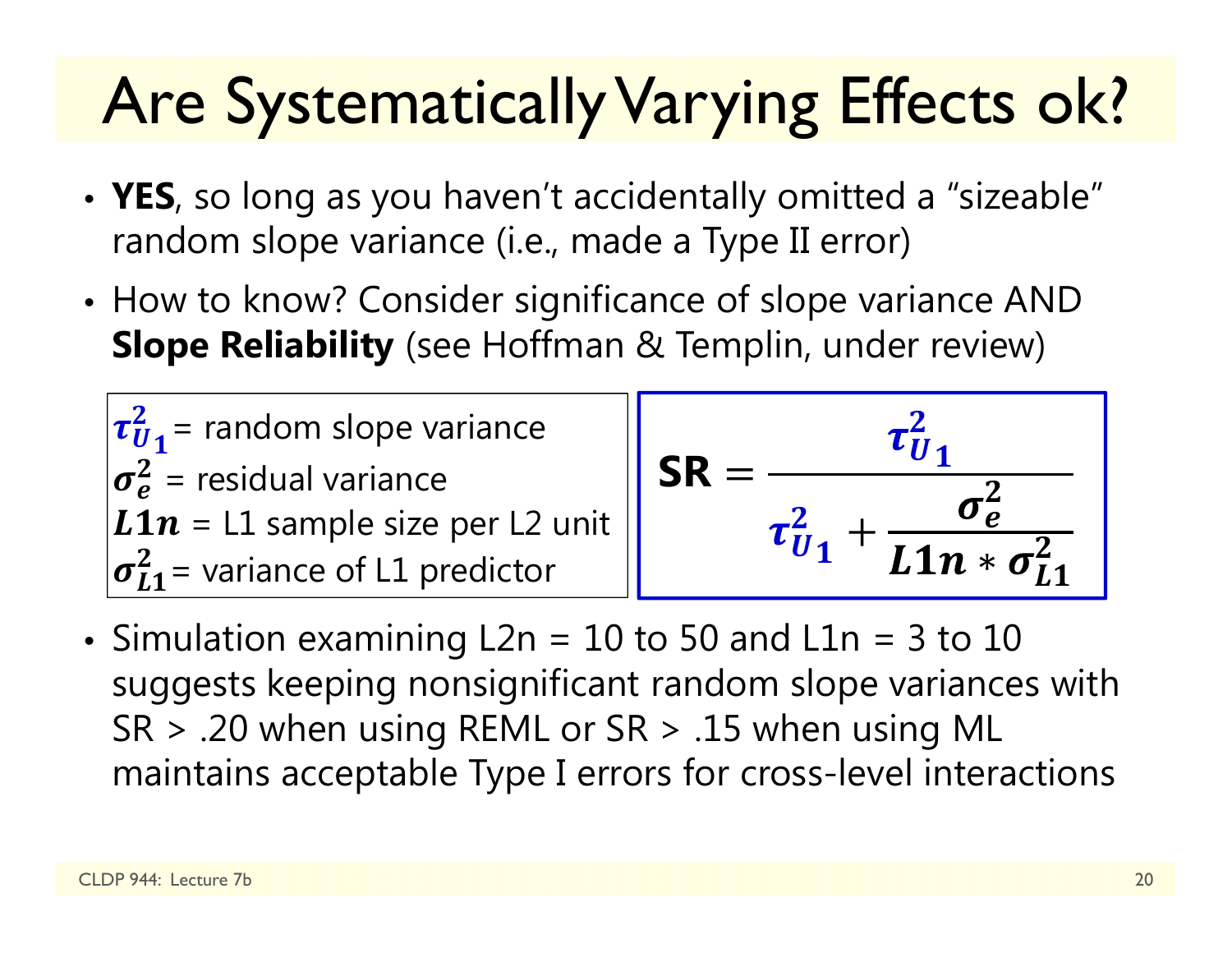### Variance Accounted For By Level-2 Time-Invariant Predictors

#### •**Fixed effects of level 2 predictors** *by themselves***:**

- L2 (BP) main effects reduce L2 (BP) random intercept variance
- L2 (BP) interactions also reduce L2 (BP) random intercept variance

### • **Fixed effects of** *cross-level interactions* **(level 1\* level 2):**

- $\triangleright$  If the interacting level-1 predictor is  $\mathrm{random}$ , any cross-level interaction with it will reduce its corresponding level-2 BP **random slope variance**
	- e.g., if *time* is random, then group\**time,* ed\**time*, and group\*ed\**time* can each reduce the random linear time slope variance
- > If the interacting level-1 predictor <u>not random</u>, any cross-level interaction with it will reduce the level-1 WP **residual variance** instead
	- e.g., if *time<sup>2</sup>* is fixed, then group\**time<sup>2</sup>,* ed\**time<sup>2</sup>*, and group\*ed\**time<sup>2</sup>* will reduce the L1 (WP) residual variance  $\rightarrow$  Different quadratic slopes from group and ed will allow better level-1 trajectories, and thus reduce the level-1 residual variance around the trajectories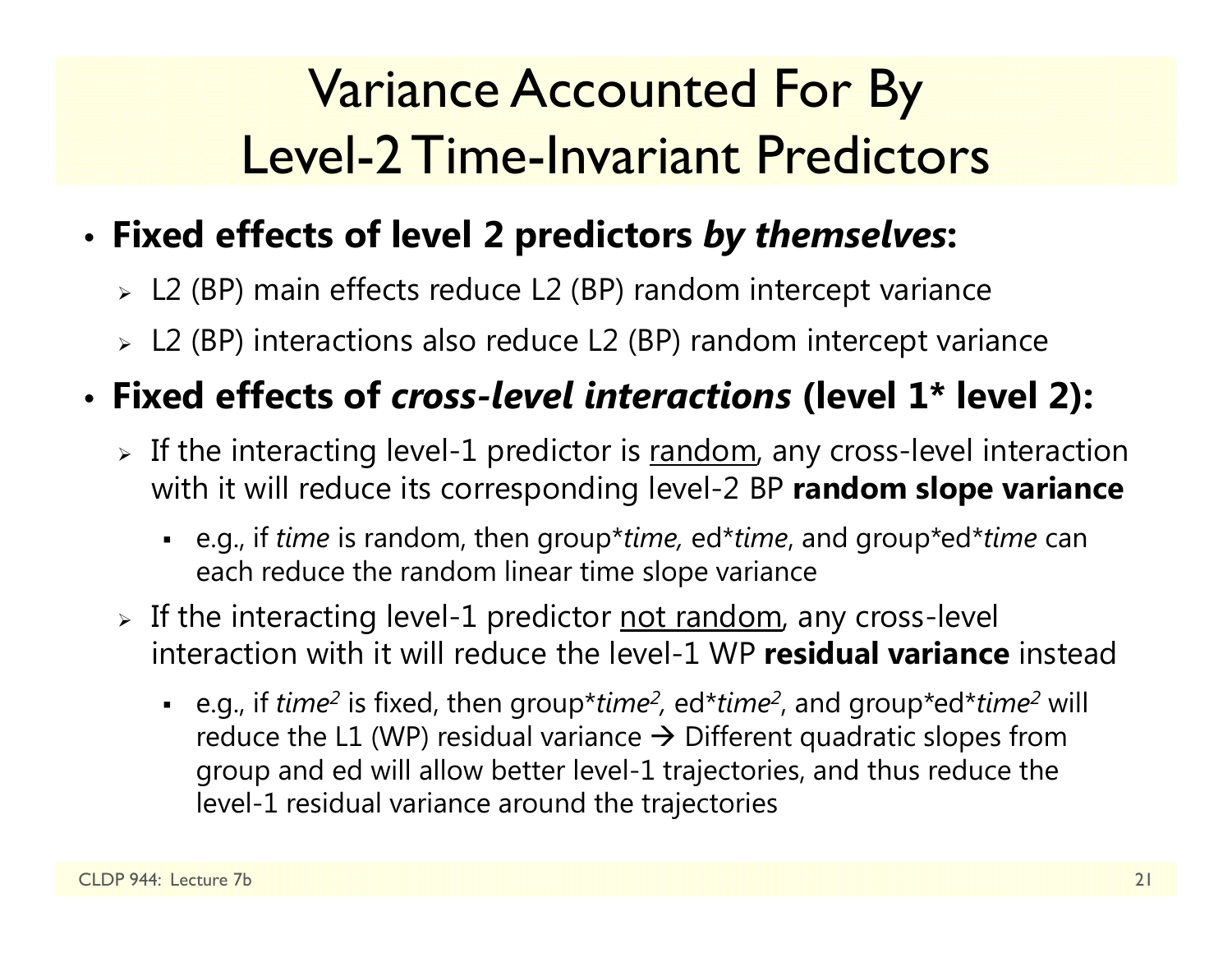# Variance Accounted for… For Real

- **Pseudo-R 2** is named that way for a reason… piles of variance can shift around, such that it can actually be negative
	- $\triangleright$  Sometimes a sign of model mis-specification
	- $\triangleright$  Hard to explain to readers when it happens!

### • **One last simple alternative: Total R 2**

- Generate model-predicted y's from fixed effects only (NOT including random effects) and correlate with observed y's
- > Then square correlation  $\rightarrow$  total R<sup>2</sup>
- $\triangleright$  Total R $^2\,$  = total reduction in overall variance of y across levels
- $\triangleright\;$  Can be "unfair" in models with large unexplained sources of variance
- • MORAL OF THE STORY: Specify EXACTLY which kind of pseudo-R $^2$  you used—give the formula and the reference!!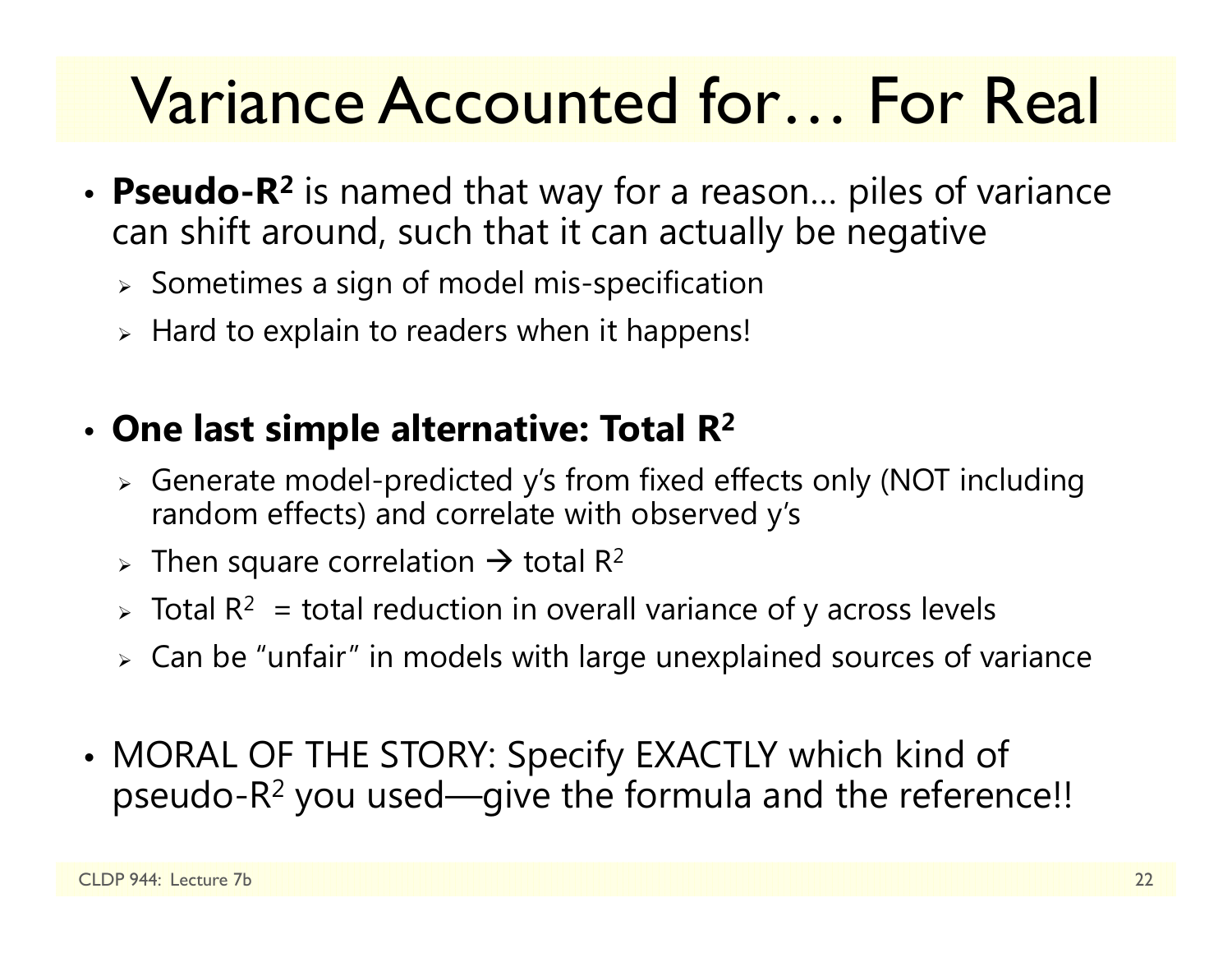# Model-Building Strategies

- It may be helpful to examine predictor effects in separate It may be helpful to examine predictor effects in **separate** models at first, including interactions with all growth terms to see the **total** pattern of effects for a single predictor
	- $\triangleright$  Question: Does age matter at all in predicting change over time?
	- $\triangleright$  e.g., random quadratic model + age, age\*time, age\*time $^2$
- • Then predictor effects can be **combined** in layers in order to examine **unique** contributions (and interactions) of each
	- Question: Does age *still* matter after considering reasoning?
	- $\triangleright$  random quadratic + age, age\*time, age\*time<sup>2</sup>,  $+$  reason, reason\*time, reason\*time<sup>2</sup>
	- $\triangleright$  Potentially also  $\triangleright$  Potentially also  $\quad$  + age\*reason, age\*reason\*time, age\*reason\*time $^2$
- Sequence of predictors should be guided by theory and research questions—there may not be a single "best model"
	- > One person's "control" is another person's "question", so may not end up in the same place given different orders of predictor inclusion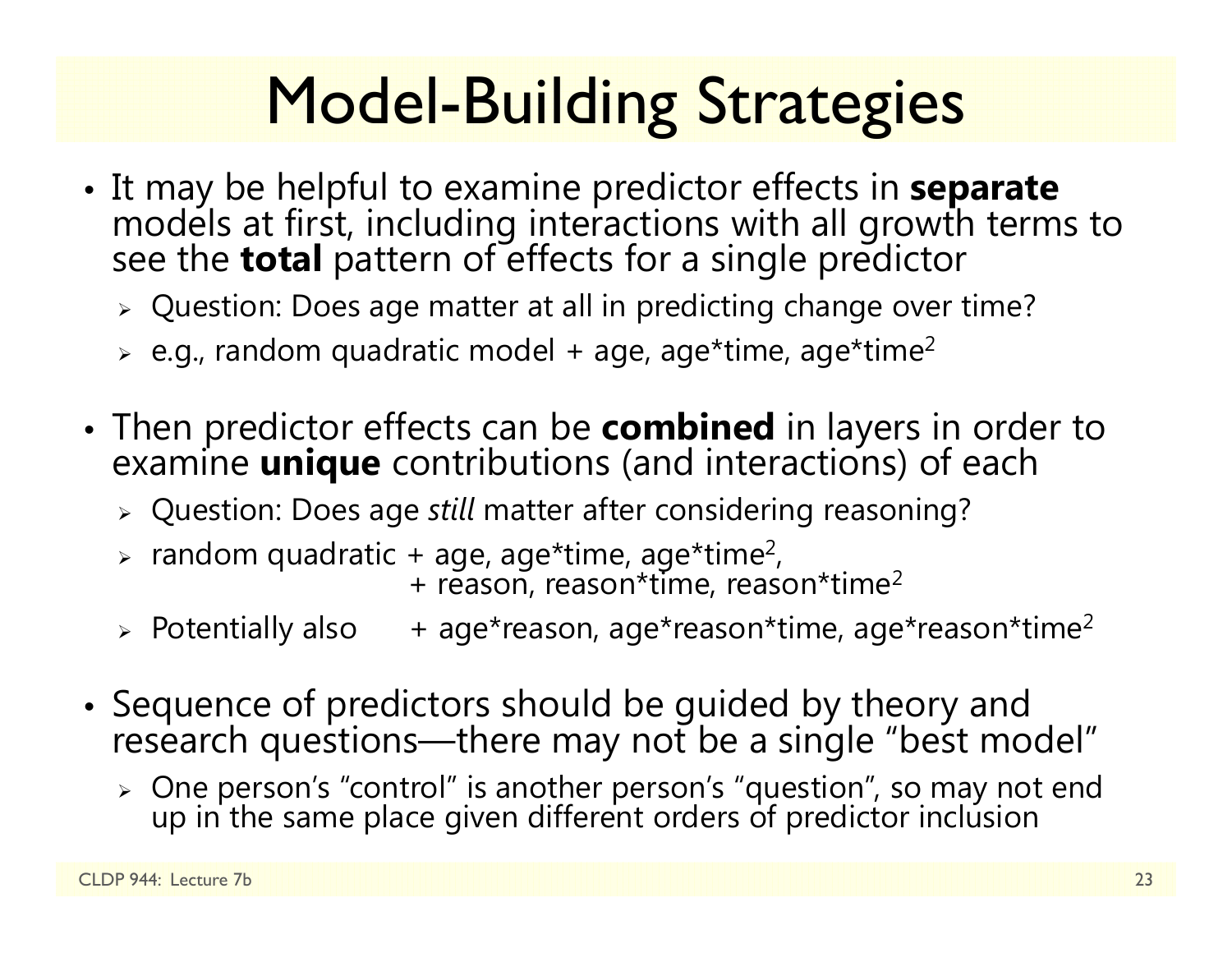## Evaluating Statistical Significance of Multiple New Fixed Effects at Once

- • Can always do **multivariate Wald test** in REML or ML (using CONTRAST, available in all programs)
- • Can only compare nested models via 2 ∆LL test **in ML**
- • Either is useful for 'borderline' cases—for example:
	- $\triangleright$  Ed\*time<sup>2</sup> interaction at  $p = .04$ , with nonsignificant ed\*time and ed\*Intercept (main effect of ed) terms?
	- $\triangleright$  Is it worth keeping a marginal higher-order interaction that requires two (possibly non-significant) lower-order terms?
- **REML is WRONG for − 2 ∆LL, AIC, or BIC comparisons for models with different fixed effects**
	- $\triangleright$  Because of this, many books (including mine) switch to ML when focusing on modeling fixed effects of predictors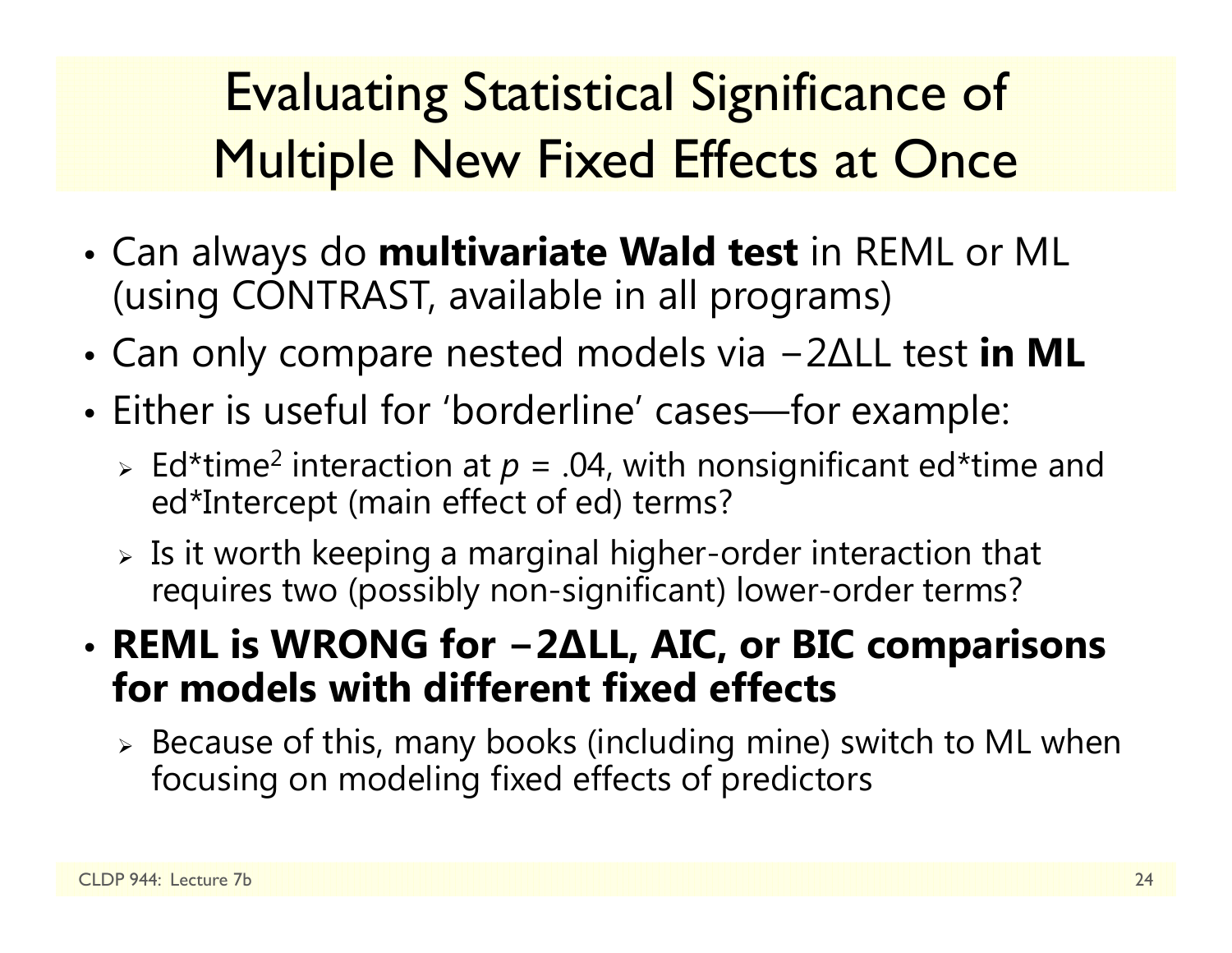## **Statistical Significance of Fixed Effects:** What letters will I get?

Fixed effects can be tested via **Wald** tests: the ratio of its estimate/SE forms a statistic we compare to a distribution

|                                  | Denominator DF<br>is assumed infinite       | Denominator DF is<br>estimated instead                                             |
|----------------------------------|---------------------------------------------|------------------------------------------------------------------------------------|
| Numerator $DF = 1$               | use $z$ distribution<br>(Mplus, STATA)      | use <b>t</b> distribution<br>(SAS, SPSS)                                           |
| Numerator $DF > 1$               | use $\chi^2$ distribution<br>(Mplus, STATA) | use $\bm{F}$ distribution<br>(SAS, SPSS)                                           |
| Denominator DF<br>(DDFM) options | not applicable, so<br>DDF is not given      | SAS: BW and KR SAS and<br><b>SPSS: Satterthwaite</b><br>Stata 14: BW, Satt, and KR |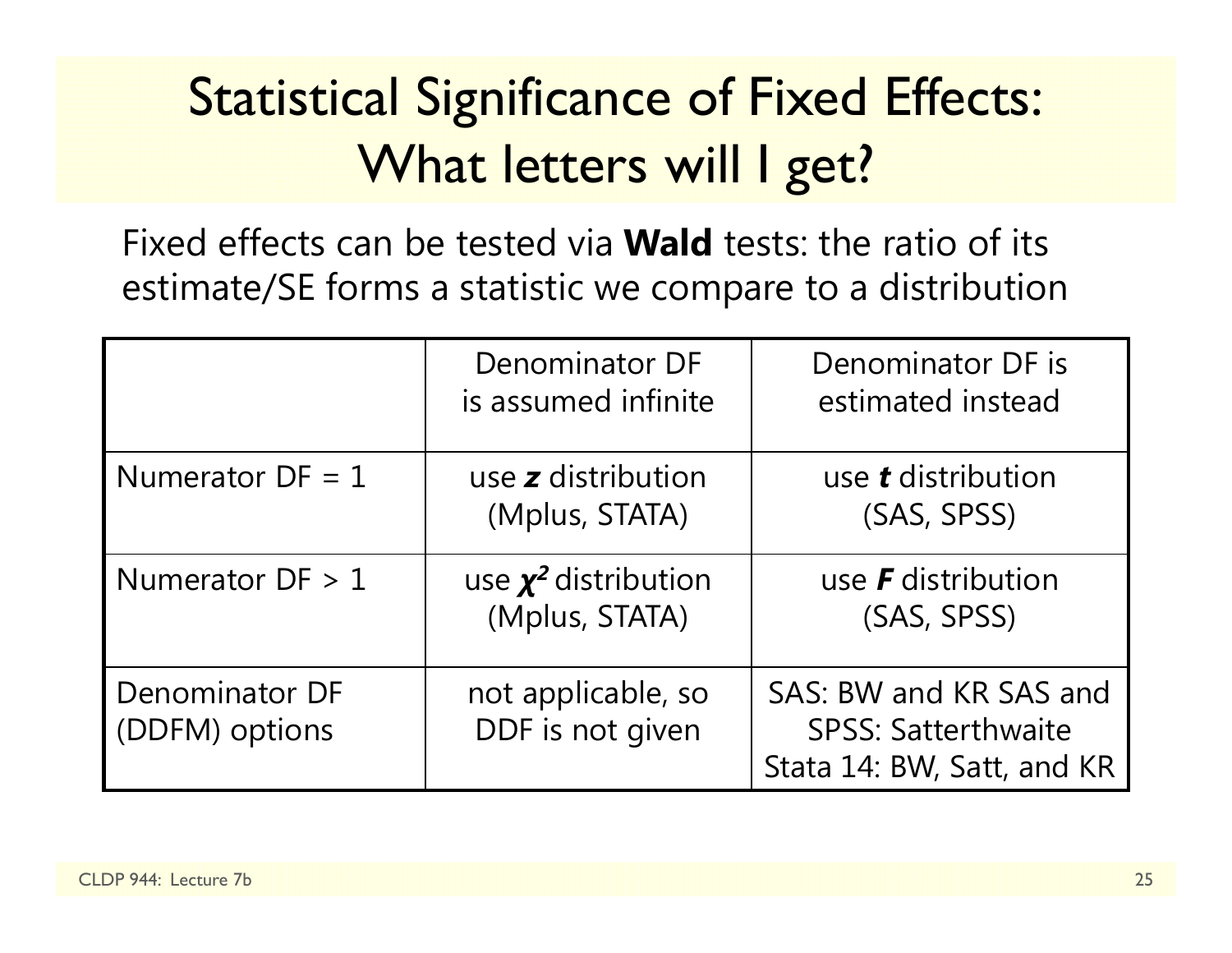# Denominator DF (DDF) Methods

- **Between-Within** (DDFM=BW in SAS, not in SPSS):
	- $\triangleright$  Total DDF (T) comes from total number of observations, separated into level-2 for *N* persons and level-1 for *n* occasions
		- **Level-2 DDF** = *N* – #level-2 fixed effects
		- **Level-1 DDF** = Total DDF – Level-2 DDF – #level-1 fixed effects
		- Level-1 effects with random slopes still get level-1 DDF

#### • **Satterthwaite** (DDFM=Satterthwaite in SAS, default in SPSS):

- More complicated, but analogous to two-group *<sup>t</sup>*-test given unequal residual variances and unequal group sizes
- $\triangleright$  Incorporates contribution of variance components at each level
	- Level-2 DDF will resemble Level-2 DDF from BW
	- Level-1 DDF will resemble Level-1 DDF from BW if the level-1 effect is not random, but will resemble level-2 DDF if it is random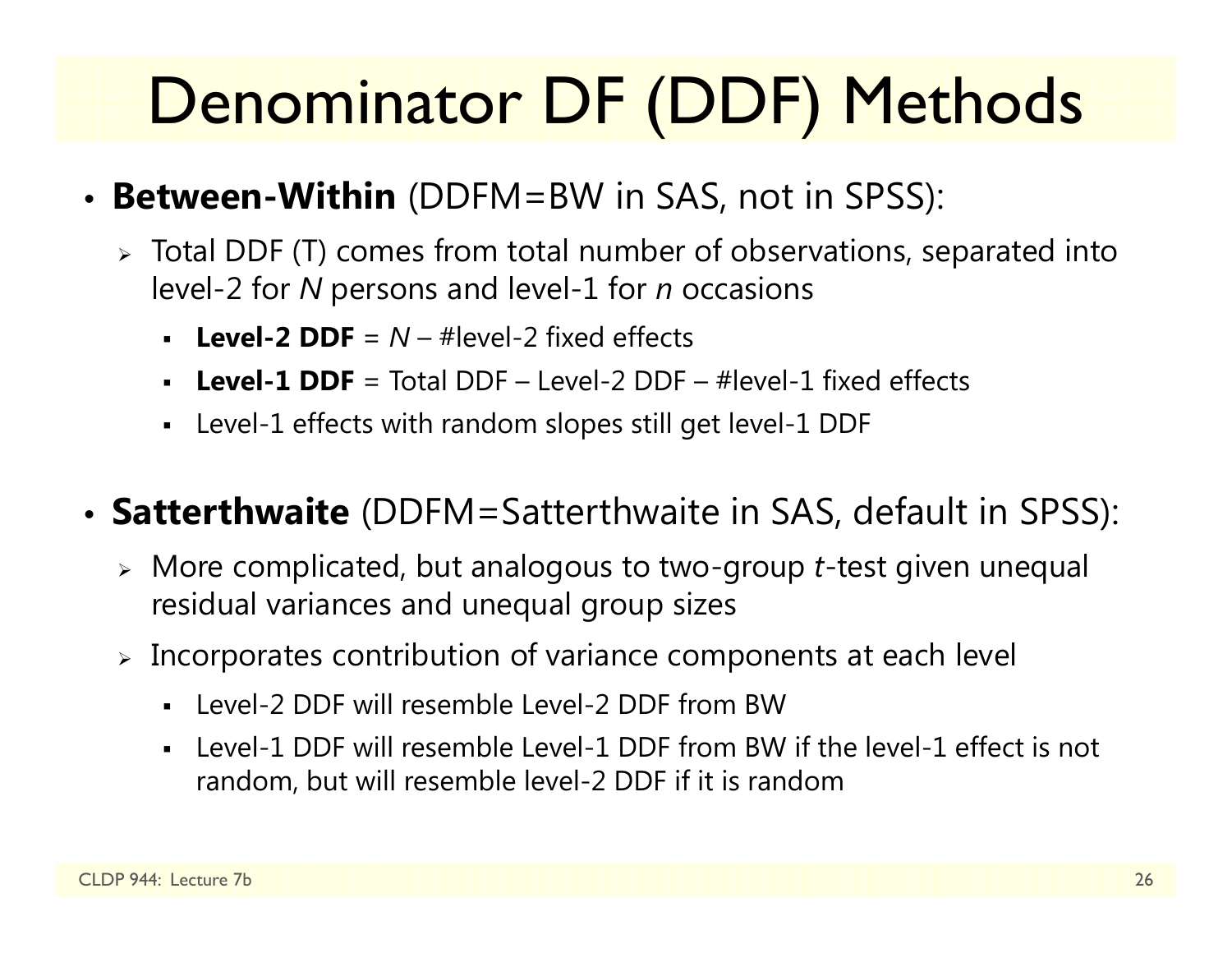# Denominator DF (DDF) Methods

- **Kenward-Roger** (DDFM=KR in SAS, not in SPSS):
	- $\triangleright$  Adjusts the sampling covariance matrix of the fixed effects and variance components to reflect the uncertainty introduced by using large-sample techniques of ML/REML in small *N* samples
	- $\triangleright$  This creates different (larger) SEs for the fixed effects
	- Then uses Satterthwaite DDF, new SEs, and *t* to get *p*-values
- In an unstructured variance model, all effects use level-2 DDF
- Differences in inference not likely to matter often in practice
	- e.g., critical *t*-value at DDF=20 is 2.086, at infinite DDF is 1.960
- When in doubt, use KR (is overkill at worst, becomes Satterthwaite)
	- $\triangleright$  I used Satterthwaite in the book to maintain comparability across programs